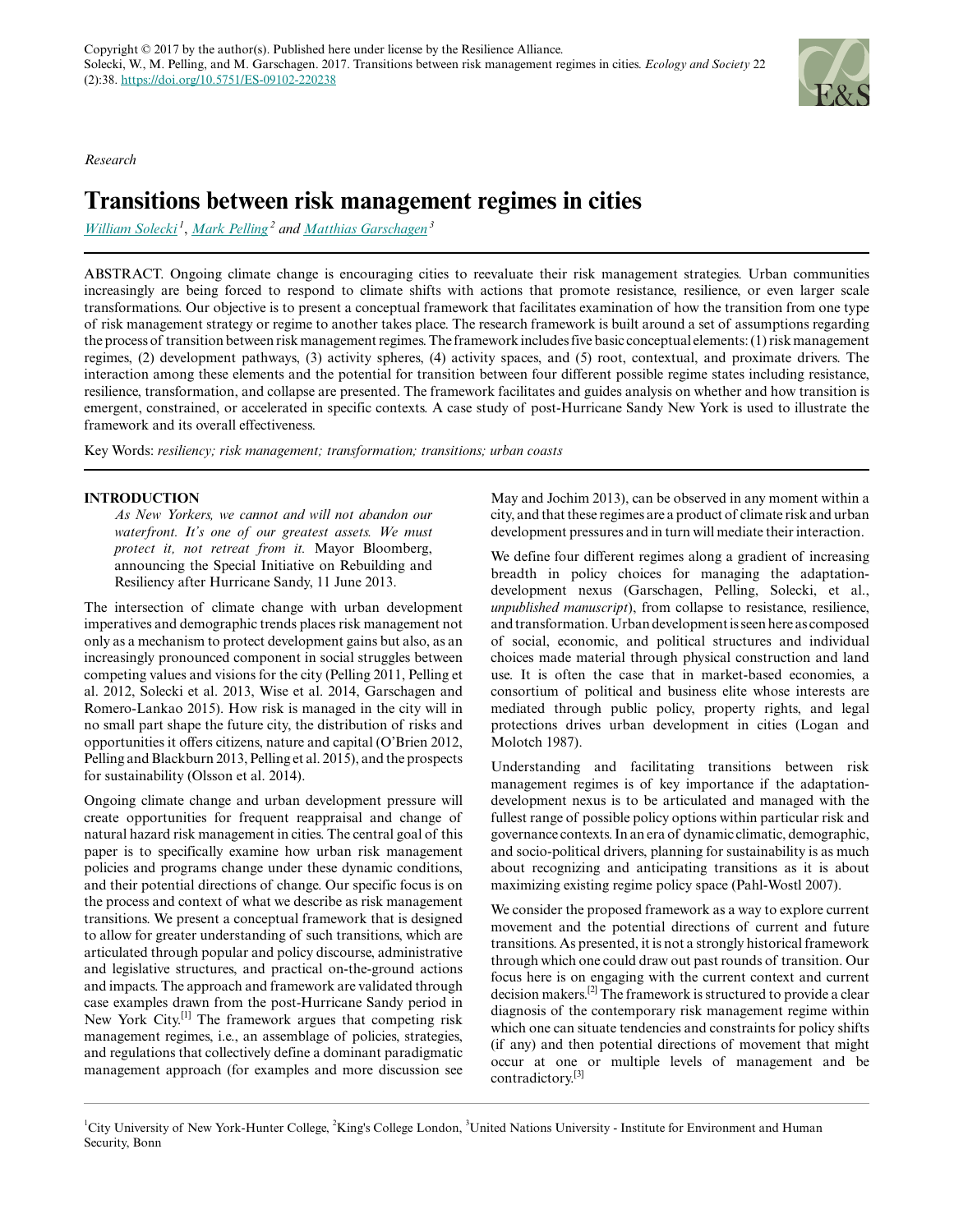The conceptualization of each regime system state and of transition from one state to another draws from political ecology work in natural hazards, urban development theory, complex system theory, and resiliency theory. The result is a hybrid lexicon bringing the advantage of allowing ideas and terms sensitive to actor, structure, and system to be brought together. This requires care because different epistemologies at times deploy common terms with divergent meanings. These instances are flagged below. Overall, the paper is organized into five sections: the core elements of risk management regimes and system transitions, the risk management transition approach, illustrative case material from New York City discussion and analysis with a concluding statement.

## **FOUR RISK MANAGEMENT REGIMES**

A risk management regime is presented as an established set of institutions, norms, and behaviors organized in such a way to promote an entrenched pattern of disaster risk preparedness, response, and recovery. Embedded in each risk management regime is a set of assumptions and assertions regarding the conceptualization of risk, the rights and responsibilities of the state and other actors, the mode of risk governance, and the underlying issues of equity and fairness. Here four archetypal risk management regimes are defined that reflect a set of intended and unintended practices: collapse, resistance, resilience, and transformation. We specify these terms and associated concepts from an extensive review of literature (Rotberg 2011 and Douglas et al. 2015 on analyses of systems under conditions of collapse; Folke et al. 2010, Schlüter and Herrfahrdt-Pähle 2011, Wilson et al. 2013, Hordijk et al. 2014 on resilience and the connective transformability; Brown et al. 2013, Ferguson et al. 2013, McApline et al. 2015 on the concept of transformation and diagnosing transformative change; Binder et al. 2013, Polechová and Barton 2015 on the use of different frameworks for analyzing social-ecological systems; Hodbod and Adger 2014 on how to connect resiliency to management system analysis).

It should be noted that the terms collapse, resistance, resilience, and transformation remain debated terms in the wider socialecological systems and political ecology literature (Cote and Nightingale 2012). The framework stays close to the definition of the terms articulated in social-ecological systems (SES) literature with some augmentation and synthesis with ideas from political ecology. Past use of integrative approaches to SES and political ecology has successfully sharpened analytical rigor especially around questions of power, for example where SES has been in conversation with Gidden's structuration theory (Pelling and Manuel-Navarrete 2011) or Harvey's activity space theory (Pelling et al. 2015). Closest to SES thinking are resilience (flexibility at the margins) and transformation (fundamental change). More hybridized are the terms collapse and resistance.

A resilient regime is able to adjust flexibly in the anticipation or experience of a hazard (Adger et al. 2005). A resilient system's functions and core aims are maintained with only slight adjustment, though these may be significant for subsystems or over time. In social systems, an example of significant impact will be adjustments to property insurance rates that allow continued habitation in places of risk through changes in payment rates. In contrast to resistant systems, resilient systems can anticipate, absorb, accommodate, or recover from the effects of a hazardous

event in a timely and efficient manner through preservation, restoration, or improvement of the system's essential basic structures and functions. Essentially, the system responds by accepting loss and returning to its preshock/stress state, which in turn may be perceived by dominant actors as the preferred state (Pelling 2011). However, although resiliency planning typically aims at facilitating the survival of the system despite stress and hazards, the configuration of the system as such and its long-term sustainability are typically not fundamentally called into question by local stakeholders (Garschagen 2013), in contrast to the transformation state (Bahadur and Tanner 2014). It should be noted that resistant and resilient states may lead to similar levels of disaster risk reduction over the short term*, ceteris paribus.*

A transformative management regime identifies, and is open to the need for significant change in fundamental development trends in order to avoid unacceptable risk and future loss (O'Brien 2012). This can involve concerns over distributional as well as overall loss. Including management systems for transformation, once resilience limits and barriers are met, can open a range of new policy options for mangers (Pelling et al. 2015). Transformation also can target the root drivers of unmet sustainable development needs that may constrain adaptive capacity and action (Pelling 2011, Marshall et al. 2012). Furthermore, intentional transformation of one system or object can allow for the maintenance of systems at other scales. As example, relocation of households exposed to risk will be transformative for households involved, for places of origin and destination, and could require legislative change. At the same time, relocation might help maintain resilience or resistance in wider political and economic or social systems. Transformation implies the widest array of possible adaptation and policy options of all four regimes. Whereas resistance, for instance, is typically oriented toward protecting given systems against new hazards through persistence, transformation is more open and can in principle include a wide diversity of measures such as the board protection, accommodation, and withdrawal, e.g., retreat from coastal areas increasingly made vulnerable by sea level rise.<sup>[4]</sup>

Collapse is used in both SES and political ecology traditions to describe a regime or system where transparent and accountable coordinating structures have ceased to function or are otherwise missing. In SES, the adaptive cycle (Holling et al. 2002) uses collapse to describe systems experiencing periods of structural fragmentation and implies these lie between more enduring states of stability. Political ecology accepts that fragmentation and lack of coordinating structures could endure and indicate a stability state in their own right. Collapsed regimes are those that suffered from severe dysfunction and chaos and offer advantage to some political-economic actors (Pelling 2003), providing impetus for the durability of collapse. Collapsed regimes can include those where government authority has failed leading to anarchic, deeply conflicted, and dangerous outcomes (Rotberg 2011), and also more benign contexts where state power is absent and autonomous capacity is unhindered by violence though remains uncoordinated.

Resistance indicates a determination to protect the stability of economic life in the city, i.e., the impacts of climate change are to be resisted. This draws from Holling's (1973) description of stability in which a system is configured to maintain its state. As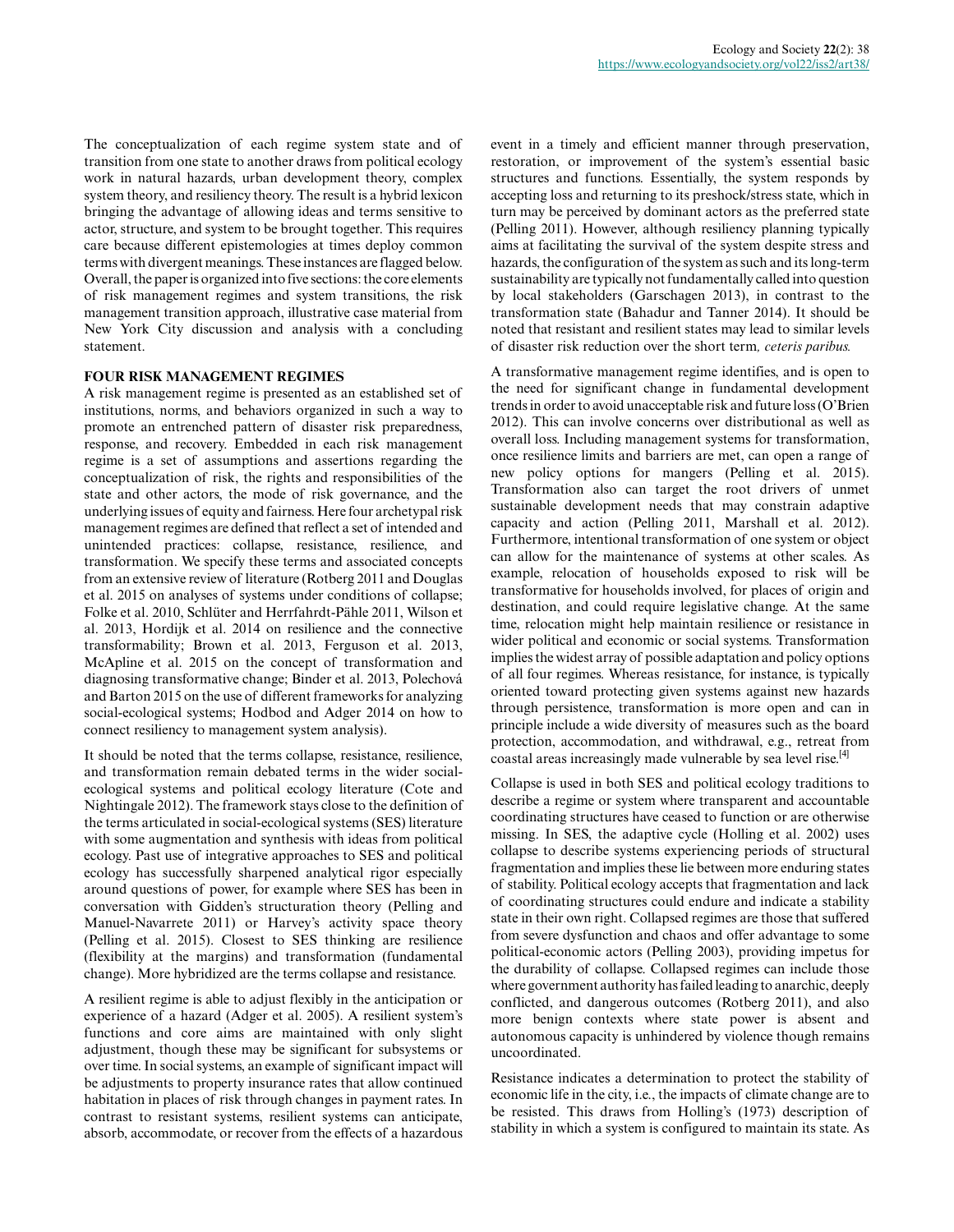|                                    | Collapse                                                                                                                                                                                                 | Resistance                                                                                                                                                                                                                                   | Resilience                                                                                                                                                                                 | Transformation                                                                                                                                                                      |
|------------------------------------|----------------------------------------------------------------------------------------------------------------------------------------------------------------------------------------------------------|----------------------------------------------------------------------------------------------------------------------------------------------------------------------------------------------------------------------------------------------|--------------------------------------------------------------------------------------------------------------------------------------------------------------------------------------------|-------------------------------------------------------------------------------------------------------------------------------------------------------------------------------------|
| Characteristics of Regime          | No sufficient response or<br>adjustment to drivers of<br>risk, including increasing<br>hazard frequency and<br>intensity as well as soaring<br>exposure, susceptibility, and<br>lack of coping capacity. | Directed toward shielding<br>existing or future systems<br>and urban developments<br>against the intensifying<br>hazards without changing<br>the urban system<br>configuration as such.                                                      | Flexible system adjustments<br>in response to anticipated or<br>manifest hazards, without,<br>however, putting the core of<br>the system configuration as<br>such into question.           | Fundamental change in the<br>system configuration is<br>deemed necessary and<br>implemented, putting the core<br>of formerly established<br>system configurations into<br>question. |
| Causes                             | Can be driven by incapacity<br>or inactivity, both of which<br>can be caused by either or a<br>lack of awareness, resources,<br>or power to change the<br>regime.                                        | Persistence of the existing<br>system configuration is the<br>uncompromised goal;<br>alternative development<br>pathways are not conceived,<br>considered necessary, or<br>possible because of limited<br>awareness, resources, or<br>power. | Acknowledgement that some<br>system change will be<br>necessary to facilitate the<br>survival of the system and<br>the capacity (resources,<br>power, know-how) to act on<br>this insight. | Can be driven proactively in<br>anticipation of otherwise<br>insurmountable hazard stress<br>or reactively in response to<br>loss, damage, or even collapse.                        |
| Potential consequence <sup>†</sup> | Increasing stress and<br>hazards might render the<br>persistence of the urban<br>system impossible, leading to<br>collapse.                                                                              | Increasing need for resources<br>to keep up resistance; might<br>eventually prove<br>unsustainable and lead to<br>collapse regimes.                                                                                                          | Increase in the midterm<br>ability of the system to<br>survive but open outcomes if<br>hazards and stress intensify<br>further in the long term.                                           | Embarking on fundamentally<br>new development pathway<br>and risk governance<br>principles.                                                                                         |

**Table 1**. Risk management characteristics, causes, and potential consequences of each regime.

Holling notes, stability may be desirable where hazards are mild, but failure to adjust systems configurations if hazard and risk intensities increase is dangerous for systems' survival. Systems unable to transition from stability may be at risk of catastrophic failure. Handmer and Dovers (1996) use resistance to describe regimes where risk may be denied with resources being invested to support existing institutions and authorities. When risk is undeniable these regimes typically delay action by a call to greater scientific research before action is possible. Handmer and Dovers (1996) identify resistance with authoritarian political contexts where access to information is controlled. Resistance, often associated with conventional, engineered infrastructure-focused management, may require major shifts and investment in nonprioritized or external elements, so that resistance in one system may require collapse or transformation in another. For example, the construction of increasingly large and complex coastal defenses to prevent any change in function, value, or vision of coastal land may transform nearshore ecology and livelihoods or downstream hazards. Resistant systems could expend considerable resources on preventing change by attempting to manage external environment stressors.

We use each term, collapse, resistance, resilience, and transformation, to indicate status of a regime, not the underlying process or trajectory. Although it is accepted that each regime will have internal dynamics, our primary interest is in the movement of regimes between states captured by the notion of transition. Each state represents a bundle of public policies and planning strategies associated with the urban adaptation-development nexus. Together the four regime states represent a classification based on empirical conditions and a critical assessment of activities taking place within individual cities. This classification schema is similar to other efforts within urban development theory (Mossberger and Stoker 2001). As such, the readers should see each status, e.g., resilience, as a dominant paradigm of a city's risk management and development institutions rather than a quality of that management group itself. Table 1 summarizes the characteristics, causes, and potential consequences of each regime, while Table 2 illustrates each regime state with respect to actor viewpoint and object of interest as well as providing general indicators.

Risk management regimes overlap and coexist across sectors and scales. In each locale, any number or combination of regimes could be present simultaneously. For example, different climate risks, e.g., flood, drought, heat wave, or storm surge, could have different risk management regimes associated with them. In addition, each management or resource sector, e.g., transportation, energy, water supply, and public health, or even specific agency, bureau, or department might embrace varying regimes. Individual regimes will vary in their internal coherence and apparent degrees of stability but also are always being contested and remade. This creative tension connects cultural and economic values with organizational structure, interests, and policies and in turn can allow for demands of policy and management transitions to be debated and realized.

The main interest of the framework is not in mapping regime states, but in revealing the possibility of transition between states. Drawing from socio-technological systems thinking, transitions may be fast or slow, intentional or forced, proactive or reactive, planned or surprising and are often associated with resultant regime shifts and tipping points, i.e., moments of system alteration where rapid change could take place (Geels and Schot 2007). For example, Wallace and Wallace 2008, Ernstson et al. 2010, Smith and Sterling 2010, Markard et al. 2012 describe the conditions of transitions in urbanized settings and other human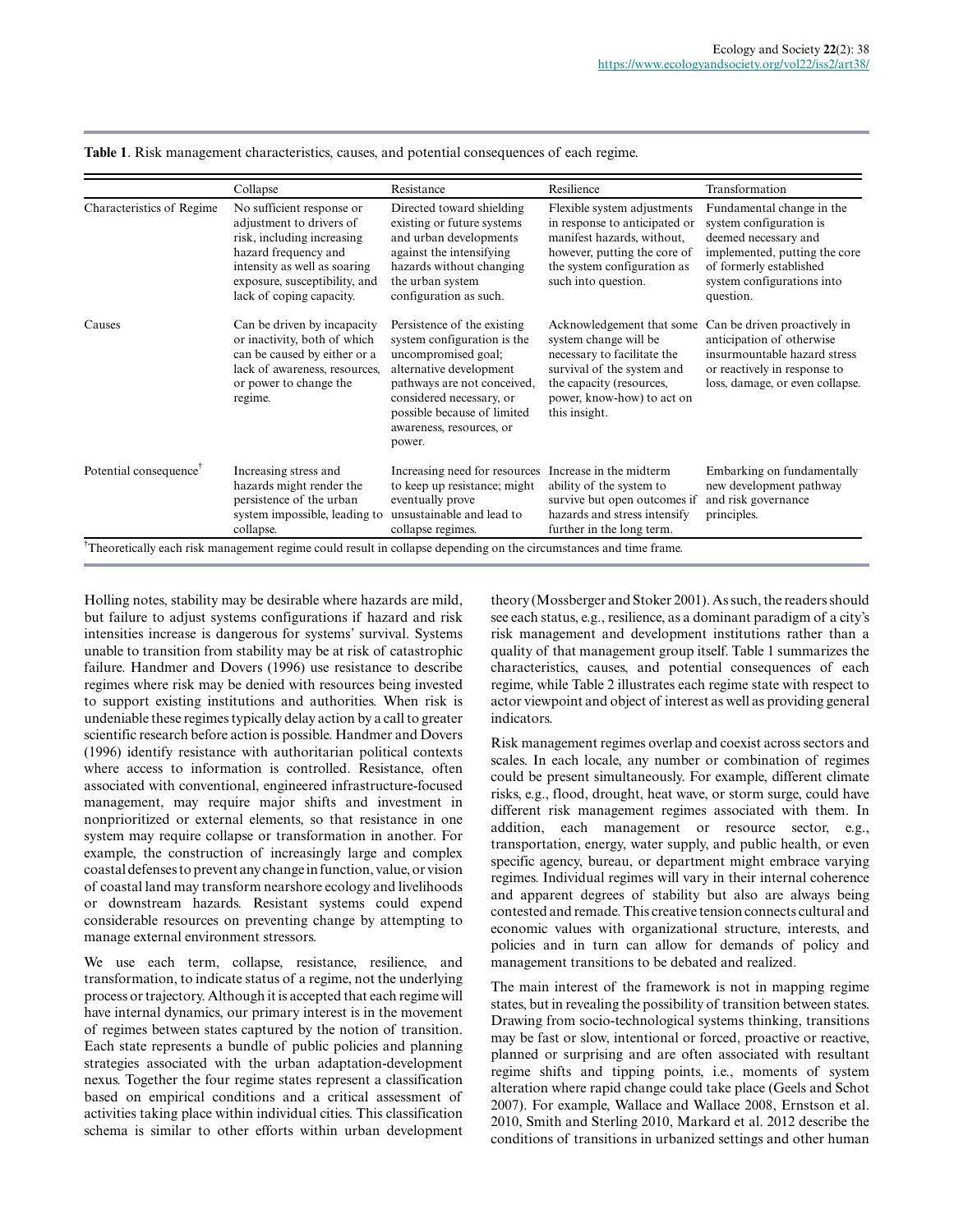| <b>Actor Viewpoint</b><br>Object of interest    | Collapse                                                                                                                                 | Resistance                                                                                                                                                                                            | Resilience                                                                                                                                    | Transformation                                                                                                                                                    |
|-------------------------------------------------|------------------------------------------------------------------------------------------------------------------------------------------|-------------------------------------------------------------------------------------------------------------------------------------------------------------------------------------------------------|-----------------------------------------------------------------------------------------------------------------------------------------------|-------------------------------------------------------------------------------------------------------------------------------------------------------------------|
| <b>City Planner</b>                             |                                                                                                                                          |                                                                                                                                                                                                       |                                                                                                                                               |                                                                                                                                                                   |
| Formal urban<br>planning regime                 | Impossible to plan, no central<br>strategy (e.g., informal land<br>use or systemic corruption)                                           | Conservative, resistant to<br>innovation (e.g., authoritarian,<br>strong market liberal)                                                                                                              | Aims fixed, flexible in<br>methods, tolerates some<br>negotiation on aims (e.g., co-<br>option, patronage)                                    | New vision (e.g., shift from<br>market to strategic planning;<br>welfare to individual<br>responsibility)                                                         |
| <b>Infrastructure Planner</b>                   |                                                                                                                                          |                                                                                                                                                                                                       |                                                                                                                                               |                                                                                                                                                                   |
| Formal potable<br>water provision               | Formal provision of<br>infrastructure inadequate with<br>many inequitable, informal<br>alternatives (e.g., water<br>vendors unregulated) | Single goal coupled with high<br>capacity to enforce preferred<br>delivery mode<br>(e.g., water vendors demonized<br>and arrested)                                                                    | Single goal coupled with<br>flexible delivery, negotiation in<br>management practice (e.g.,<br>water vendors regularized and<br>accommodated) | New vision and implementation<br>(e.g., decentralized community)<br>water management system, local<br>harvesting, wells, payment, etc.)                           |
| Disaster Risk Management Planner<br>Formal risk | Inability or inaction to cater                                                                                                           |                                                                                                                                                                                                       |                                                                                                                                               |                                                                                                                                                                   |
| management<br>regime                            | for increasing disaster risk,<br>which might lead to excessive<br>disaster loss (e.g., unacceptable<br>loss, chronic or acute)           | Plans for stability in<br>underlying economic and<br>political core, social relations<br>to shield existing urban<br>systems against increasing<br>hazard trends (e.g., increasing<br>flood defenses) | Core economic, political, and<br>social relations traded off (e.g.<br>local coast retreat)                                                    | New vision (e.g., from hazard to<br>vulnerability or proximate to<br>root cause paradigm; risk<br>management as part of wider<br>social safety net)               |
| Household at risk                               |                                                                                                                                          |                                                                                                                                                                                                       |                                                                                                                                               |                                                                                                                                                                   |
| Household<br>reproduction/<br>economy           | Exploitive relations, stress<br>migration (e.g., sex economy,<br>homelessness, IDPs)                                                     | Core of health and productive<br>assets protected (e.g., by<br>insurance, savings, assets,<br>external environment)                                                                                   | Core of health and productive<br>assets traded off, (e.g., fewer<br>meals, change livelihood,<br>withdraw from education)                     | New household form to enable<br>preferred health and productive<br>relations (e.g., shift from<br>individual to collective role,<br>economic/education migration) |
| Generic indicators                              |                                                                                                                                          |                                                                                                                                                                                                       |                                                                                                                                               |                                                                                                                                                                   |
|                                                 | Multiple coexisting,<br>contradictory goals/Unable to<br>plan/Uncontrolled loss; No<br>systems structure for strategic<br>learning       | Non-negotiable goal (methods<br>may be diverse)/ loss not<br>tolerated/ strength with a<br>break point; Single-loop<br>learning                                                                       | Goal negotiated at the<br>margins/loss at the margins<br>tolerated/flexibility to survive;<br>Double-loop learning                            | Goal recognized as<br>inappropriate/strategic and<br>planned alternative/state<br>change enables preferred<br>immediate future; Triple-loop<br>learning           |

| Table 2. Risk management regimes each with actor viewpoint and object of interest. |  |
|------------------------------------------------------------------------------------|--|
|------------------------------------------------------------------------------------|--|

dominated settings; Beilin et al. 2013 and Lin and Petersen 2013 focus on the mechanics of transitions and role of social networks; Bentley et al. 2014, Marin et al. 2014, Rocha et al. 2015 describe the conditions of tipping points and abrupt shifts within social and social-ecological systems. Resultant regime shifts are associated with large and persistent changes in the structure and function of a system that are often only recognizable after the fact.

Risk management regime shifts include potentially fundamental changes in wider governance structures or policy objectives. Multiple, nested systems can change form or function in a cascade of adjustments. For example, a cultural shift in the importance of wetlands in the Netherlands stimulated a wide variety of changes in legislation or regulations regarding their use and protection, and a policy shift from engineered coastal defense to a more ecologically flexible coastal and river management (Warner 2003). Resistant management systems, even manifest and defined by an individual policy leader or entrepreneur, can suppress transition (Pelling 2011). Furthermore, feedback effects can suspend or accelerate the drive for urban regime change particularly in conditions where individual self-interest conflicts or concurs with community interests (Tidball and Stedman 2013). Feedback effects can be enhanced when they are associated with increased communication and influence across institutional or geographic scales (Sage et al. 2015).

By recognizing the possibility for transition between regime states that might otherwise appear naturalized and unmovable, the framework draws attention to the valuing and redistribution of potential loss and damages over both space and time. Transitions between risk management regime types then become a central pivot point for planning pathways to sustainable and equitable development (Wilson 2013). It is during these transitions that significant progress toward sustainability can take place.

## **A FRAMEWORK FOR ANALYZING TRANSITIONS BETWEEN RISK MANAGEMENT REGIMES**

Risk management regimes are part of the unfolding of urban development trajectories (see Pelling 2011, Pelling et al. 2012, Solecki et al. 2013, Wise et al. 2014, Garschagen and Romero-Lankao 2015 as examples). Such regimes play a critical role in expressing and making evident the extent to which city actors consider large-scale development policy and practice questions such as what type of spatial planning to enact, and types of regulatory and administrative controls and incentives to use. These questions include what amount and intensity of stakeholder engagement (e.g., private sector, community organization) and change (e.g., new, publicly financed, infrastructure development) are required to support safe and equitable futures, or indeed if there is sufficient strategic capacity to face these demands. We develop an analytical framework for articulating those aspects of risk management regimes, and their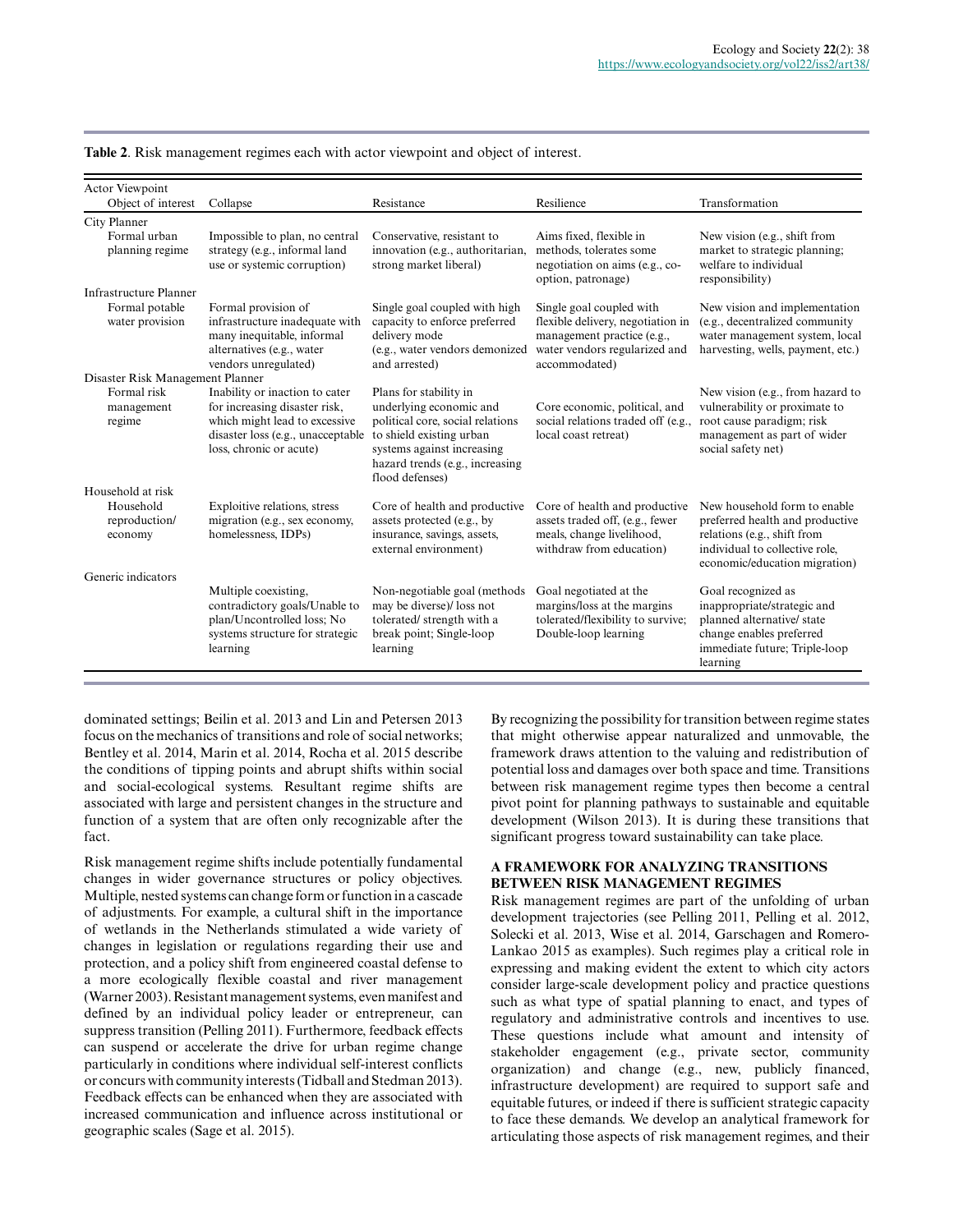relationship to development policy and practice that shape capacity for transitions. The framework has five key components to help guide analysis and policy work around transitions in risk management as a development concern:

- **.** Risk management regime: the overarching orientation, goals, structure, and performance of risk management for a city.
- **.** Development pathway: the constantly evolving relationship between social and biophysical systems mediated by policies and practices considered in relation to sustainability limits.
- **.** Activity sphere: the total idea and material space available to the actors in a risk management regime and through which the regime is continually reproduced. The activity sphere is composed of several activity spaces.
- **.** Activity spaces: specific components of a regime's activity sphere where social actors and structures interact to constantly reproduce potential for transition or stability in a risk management regime, for example in policies affecting land use decisions, the siting of critical infrastructure, and urban development strategies.
- **.** Root, contextual, and proximate drivers: the interaction of actors is reflective of and mediated by a set of drivers that represent differing structural and interpersonal conditions.

The literature on regime analysis highlights interaction between economic and political structures, social institutions, and individual or organizational agency as codeterminants of innovation (Giddens 1984). Building on this tradition, our understanding of transition in risk management as a development concern draws in particular on David Harvey's (2010) work. Harvey is interested in the ways the form of different political economy regimes shapes the emergence of novelty and processes of political change. He describes the possible space for innovation and change as an activity sphere. These are then examined as entities where the interaction of popular discourse, technology, organizational forms, and routinized behavior creates sites where innovation can arise and novelty is expressed and felt. The notion of activity sphere and its constituent sites provides a usefully comprehensive view of a risk management regime that can guide analysis into the emergence, control, and expression of transition. To move from a political economy to a political ecology frame we apply Pelling et al.'s (2015) reinterpretation of Harvey's work. This identifies within the activity sphere seven so-called activity spaces, including: the individual and identity; technology (including organizational forms); livelihoods and economy; popular and political discourse; everyday behavior; environment; and cultural and legal institutions (Fig. 1).

Being able to identify situations where transitions are emergent, constrained, or accelerated within an activity sphere is important for helping to focus analytical and normative attention. This can open conversations about barriers to movement of transitional ideas, e.g., from informal but routinized behavior to formal discourse and institutions. Such analysis is also important for identifying competing transitional visions and trajectories, e.g., for greater individual or collective responsibility in risk management and any trade-offs for development gain. Elements of the decision-making processes that occur within activity spaces include goal formulation, conflict mediation, and actual policy making around different adaptation regimes. The interactions within and across activity spaces are multifaceted, shaped by different value systems and asymmetries in power and knowledge.

**Fig. 1**. Adaptation activity sphere within observed and future scenario limits.



Interactions play out differently in particular sites and can involve positive and negative feedback effects that lead to either synergistic or catalytic pressure for transition, blockage of change, or backsliding over time. As an example, a technological innovation such as new flood protection technologies might dominate an activity sphere promoting resistance strategies thereby blocking a more profound transition to transformative adaptation rooted in land use or socially progressive insurance and loss sharing financial instruments. Activity spaces are scale independent and can be applied at the household, neighborhood/ community, and municipality scales and beyond. This opens scope for cross-scalar analysis of transitional capacity and pathways. It also allows asking where the burdens of costs, or benefits accrue and where innovation arises across scales and associated interest groups in the city.

The proposed framework understands development as projecting a pathway through time. At its most basic, a development pathway can be seen in relation to biophysical and social limits. Sustainable development operates between these limits, which themselves are movable as technology, culture, and biophysical processes coevolve and limits are socially renegotiated (Norgaard 1994). Risk management contributes to steering between these two limits as development paths unfold through time. Steering is an outcome of the wider urban system and the behavior of a risk management regime, as expressed in its constituent activity spaces and their interactions. This guiding within a specific risk management regime illustrates the range of flexible adaptation options open to decision makers. The direction, speed, and scope (breath) of transitions in the risk management-development relationship are open to a variety of factors including the influence by (1) the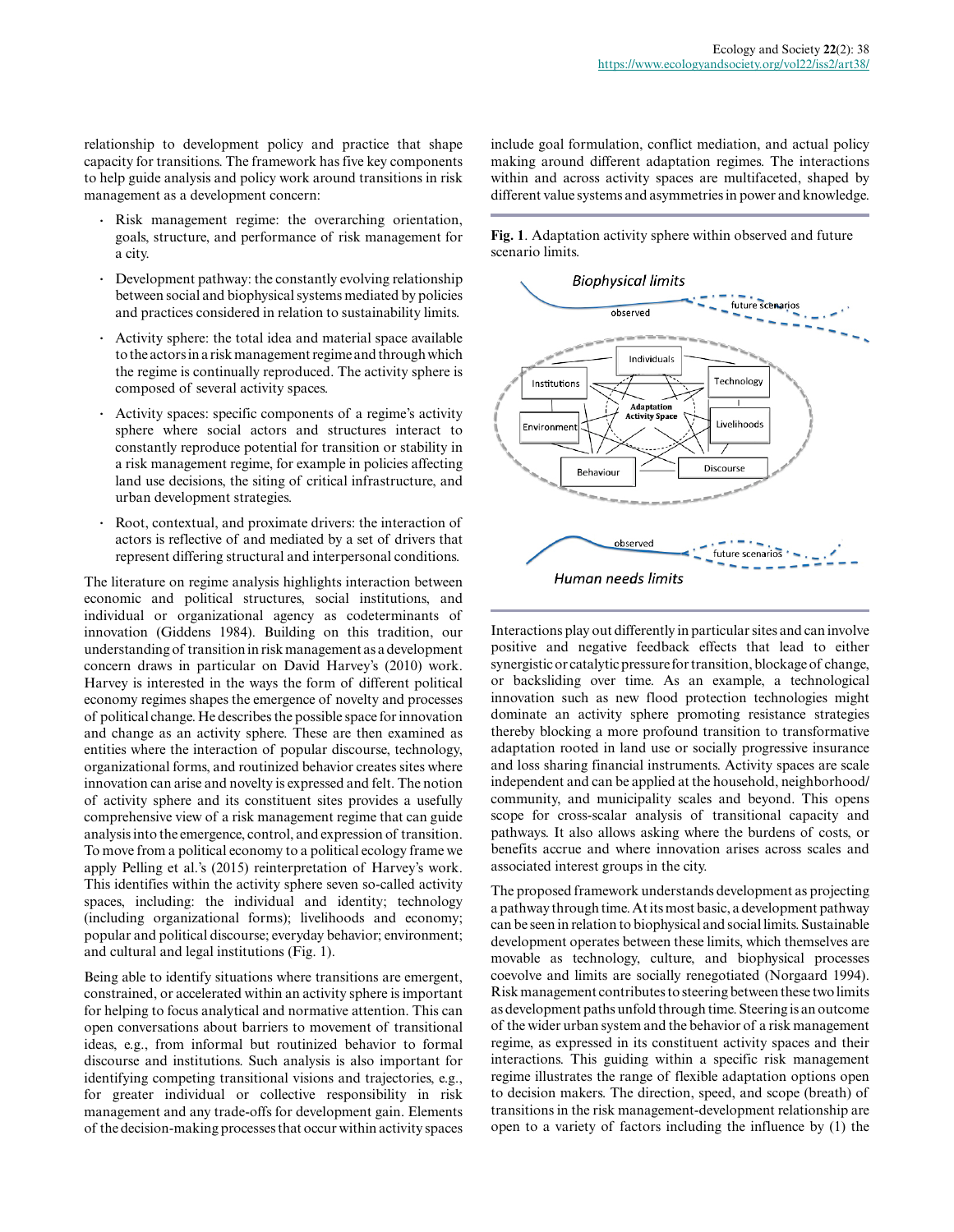character of initiating conditions; these could be policy initiatives, political change, or disaster impacts, which may be combined or cascading, as well as amplified or reduced through wider social mediation, (2) the structure and function of the system of interest, and (3) the wider operating environment within which the system of interest is situated.

Here, we cannot fully specify which of these factors play an initiating role or the relative influence of each factor. Every policy transition will have qualities unique to the particular situation but also qualities that are comparable to other cases. We can acknowledge at this point that all risk management regimes as well as the transitions between them are shaped and reshaped by the interacting forces of structure and agency within the system. This fundamental interplay is well illustrated in a variety of poststructuralist approaches including those applying structuration (Pelling and Manuel-Navarette 2011), urban studies (Vale 2014), and political ecology (Sultana and Loftus 2012). Both structure and agency can reinforce existing risk management regimes. Transition is typically thought of as being dependent on a critical mass of agency realized by innovative pioneers within the system (Pelling and Manuel-Navarette 2011). Yet, the question of whether a system's structures can in and of itself cause transitions remains unclear, adding to the motivation for the conceptual research presented here.

The likelihood that stress and (or) shocks will influence the structure or existence of regimes at any one point in time is dependent on the orientation of such systems to collapse, resistance, resilience, or transformation. Stress and shocks can drive the likelihood and direction of transitions that change the character of systems, stimulate systems to self-organize into new forms, or create the conditions under which systems are destroyed (or destroy themselves) and new systems evolve and (or) are created. These transitions can include the consequences of intentional action of other systems or systems elements (e.g., through legislation, action of the market). In this sense, environmental stresses and shocks always act through social system elements, i.e., institutions, to impact broader social systems.

It is also important to recognize that transitions may only be partial; for example, when a particular governance structure or organization shifts policy behavior in a radical way, these shifts may not be carried over into other parts of the activity sphere. In these cases, changes in direction may be only temporary. The possibility also exists that once one site changes these adjustments may cause cascading change between various sites of the system, allowing for the possibility that the entire activity sphere moves closer toward transition. Components of the system strongly resistant to change (or the anticipated direction of change and its consequences) may keep the system from reaching a transition point. Following Scheffer (2009) and Scheffer et al. (2012), we hypothesize that movement between states need not be linear, that it is possible to transition by jumping states, for example a regime aiming for resilience could rapidly slip into collapse following an external shock or implosion of capacity and need not go through a state of resistance. Empirical evidence is needed to confirm this and the possibility that a system would need to occupy the intervening state, even in a highly temporary moment.

Collapse, resistance, resilience, and transformation describe the status of a risk management regime whose behavior and properties can be analyzed through the adaptation activity sphere and its component sites. No a priori normative preference for any state exists. Transition from collapse through to transformation indicates a continuum of increasing adaptation options (see Table 1). Figure 2 illustrates this with a risk management regime shown as its adaptation activity sphere functioning as a site of resistance. It is possible for this system to undergo a transition along a narrowing adaptation pathway, associated with fewer adaptation options and choices, that may lead the system to collapse. Conversely, a transition along a widening adaptation pathway may eventually project the system to a transforming regime state.

**Fig. 2**. Adaptation pathways and the adaptation activity sphere located within the resistance risk management regime.



Note - Time in this diagram is not left to right. Adaptation pathways can move from a lower state to higher state (i.e. left to right) or from a highe state to lower state (i.e., right to left); Time is referenced from the current to moments or eras in a future time.

Connections between the biophysical and human limits of a city's development pathway and the activity sphere of a risk management regime are influenced by proximate (e.g., local social activity), contextual (e.g., strategic policy), and root (e.g., historical, cultural norms and values) drivers (Wisner et al. 2004). Each of the drivers may interact with other drivers as well as evolve on their own. For example, contextual variables (e.g., property insurance rates) and proximate drivers such as the largescale presence of wealthy property owners who are able to take on the higher risk or poorer property owners who are unable to move will together influence whether or not transitions to potentially transformative coastline retreat discussions emerge at a particular time or place. Proximate, contextual and root drivers influence the character and conditions for action and decisionmaking processes within the activity sphere including circumstances for shifts in policy goals and objectives, number and types of participants, the articulation of power relations, and knowledge generation and learning constraints and opportunities. System level feedbacks (either positive or negative) across drivers are likely to be the connection points that result in contagions influencing the potential and trajectory of a transition.

# **FRAMEWORK ILLUSTRATION AND VALIDATION**

We illustrate and attempt to validate elements of the framework through case examples of risk management regimes in New York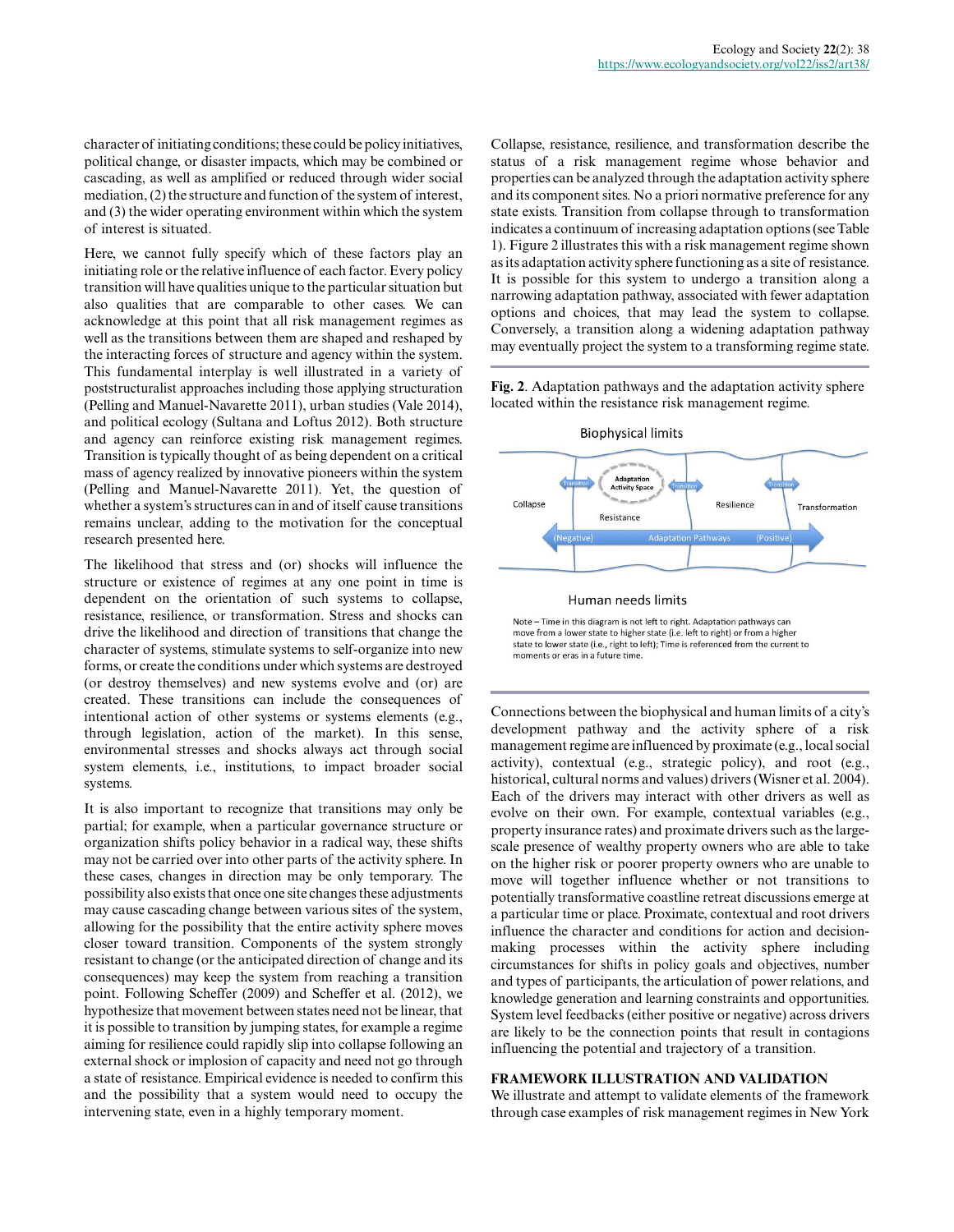City. For New York City, flooding from Hurricane Sandy in October 2012 was widespread, killing 43 people within the city, flooding approximately 17% of the city's land mass, causing mass evacuations, damaging tens of thousands of residences, and severely disrupting daily life in coastal communities for months (NYC SIRR 2013). The storm eventually resulted in approximately US\$20 billion of loss and damages for the City of New York. This section presents summary assessment of regime status and transition in two urban coastal residential locations on the fringe of New York City, i.e., Jamaica Bay and Raritan Bay. The aim is to show the range and depth of policy and research questions that arise from moving the adaptation debate from a focus on state, i.e., current policy conditions, to a focus on transitions; and to indicate the data requirements and policy implications of an approach that places the relationships between risk management and urban development as center stage (for fuller case study analysis, see background paper Solecki et al. 2016*a*; Garschagen, Pelling, Solecki, et al., *unpublished manuscript*). The case examples utilize data from policy review and focus groups and expert interviews with city managers and other stakeholders to define the baseline, dominant relationship between development and risk management and conditions of risk management transitions.

## **Risk management regimes and transitions at the urban fringe**

Hurricane Sandy's greatest impact was seen in the city's coastal communities. In many cases, people have not been able to return to their homes or sold their homes, and many businesses remain shuttered following the storm (Abramson et al. 2015). The examples of Jamaica Bay and Raritan Bay are illustrative of the social struggles and tensions that are opened by transitions following large scale extreme events but largely left out of formal discussions of risk management and adaptation.

## *Development pathways*

An examination of development pathways is fundamental to understanding the process of transition underway in Jamaica Bay and Raritan Bay.[5]

#### 1. Biophysical limits: storm surge, flooding, and sea level rise

As coastal sites, Jamaica Bay and Raritan Bay and immediately surrounding land areas have experienced numerous storm surge events in the past; however, no significant flooding events had occurred in the region for over 50 years. On Staten Island, the most at-risk area is a low-lying coastal region stretching between the Raritan Bay and the elevated interior of the island; while for Jamaica Bay a much wider area of low elevation is present, extending inland from the water's edge for approximately 10 km. Given this coastline's exposure to the Atlantic Ocean, the bays experience heightened storm surge and wave action risk. The low elevation gradients and wide watershed areas in the waterfront Jamaica Bay communities also have resulted in nuisance flooding during extremely heavy downpours, especially when coinciding with unusually high tides, e.g., lunar tides (Fitzpatrick 2014, [http://blog.ucsusa.org/melanie-fitzpatrick/sea-level-rise-in-jamaica](http://blog.ucsusa.org/melanie-fitzpatrick/sea-level-rise-in-jamaica-bay-new-york-688)[bay-new-york-688\)](http://blog.ucsusa.org/melanie-fitzpatrick/sea-level-rise-in-jamaica-bay-new-york-688).

The advent of climate change and associated accelerated sea level rise and potential increased frequency and intensity of storms has forced the coastal communities and the several hundred thousand residents along the bays to reconsider their short- and long-term hazard risk management strategies. The New York Metropolitan Region experienced significant sea level rise during the 20th century. Sea level rise averaged 3.0 cm (1.2 inches) per decade (total of 33.5 cm), nearly twice the observed global rate over a similar time period. The midrange projections for sea level this century is expected to rise 28 to 53 cm by the 2050s, 46 to 99 cm by the 2080s, and, for the high estimate (90th percentile), 191 cm by 2100 (Rosenzweig and Solecki 2015; see Fig. 3).

**Fig. 3**. Future 1% flood extent with projected sea level rise (source: Rosenzweig and Solecki 2015).



#### 2. Human need limits: marginality, vulnerability, and externalities

The bay area communities' adaptive capacity can be best described as limited because of a variety of socioeconomic and infrastructure constraints. A significant proportion of the area communities are low to moderate income, minority, i.e. nonwhite, and lack English as their primary language (U.S. Census Bureau 2016, Ramasubramanian et al. 2016). Numerous public housing facilities, most of which are high multistory structures, or other government-sponsored institutional housing including for the elderly and mentally handicapped, especially around Jamaica Bay, are present (NYC SIRR 2013). Another sizable component of the residential properties comprises former seasonal housing, e.g., summer bungalows, that have been converted to all year use (Waldman and Solecki 2016, *unpublished manuscript*). As a result, their construction is rather simple and highly vulnerable structurally to wave action and flooding (Sanderson et al. 2016). Given that the communities on both bays are quite distant from central business districts in the region, have limited access to commuter rail and other transit infrastructure, and are the location for numerous environmentally detrimental facilities and sites (include waste dumps, sewerage treatment plants, and John F. Kennedy airport), these areas are typically considered as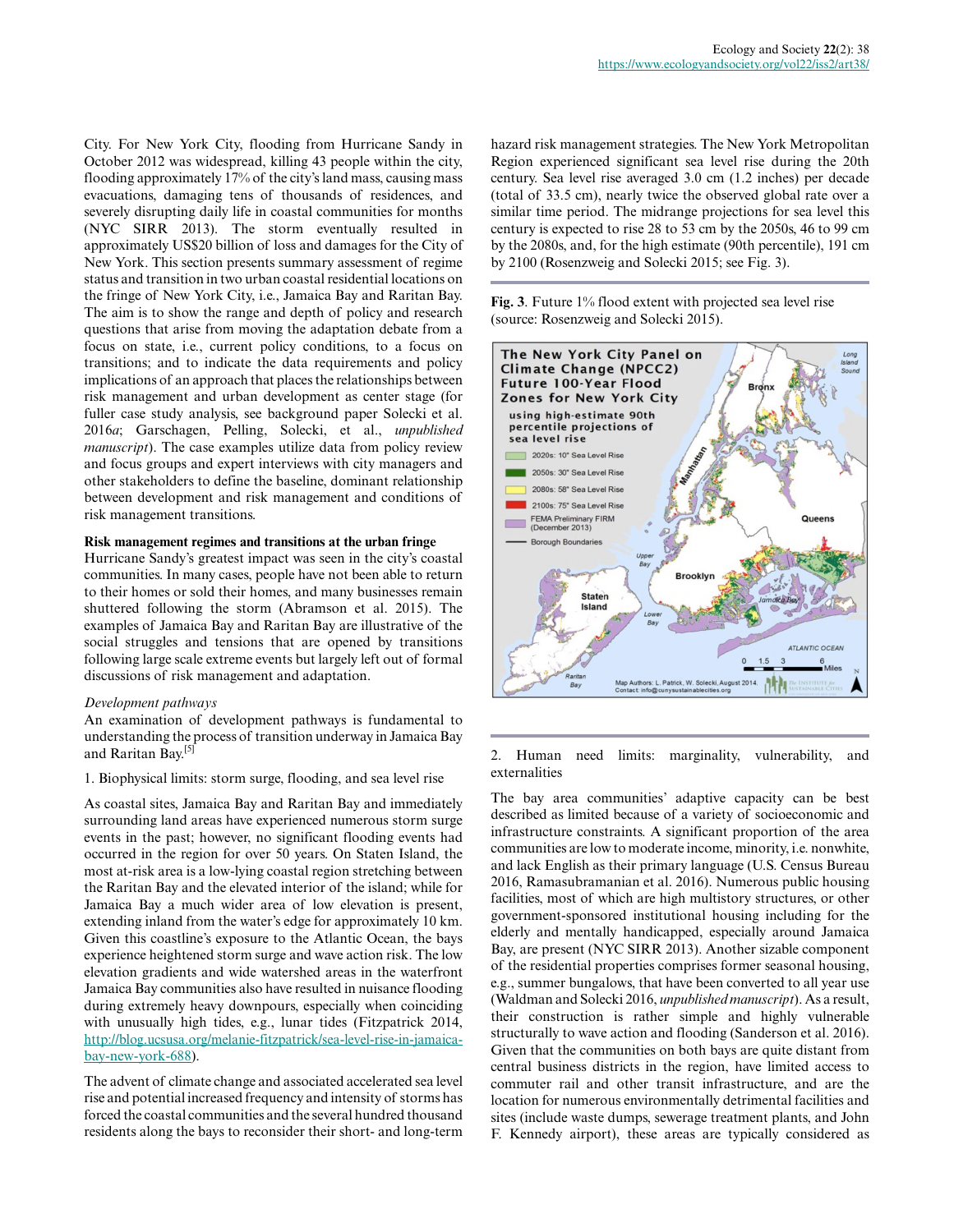economically and politically marginal in New York City. Even so, these communities have long and established traditions of social organization around issues of local quality of life concerns (Allred et al. 2016). The urban neighborhoods around Jamaica Bay and Raritan Bay are projected to age and further racially and ethnically diversify in the near future.

As of 2017, the repercussions of Hurricane Sandy are still being felt in the neighborhoods along the two bays. Although a significant amount of rebuilding of individual properties has taken place, the overall trajectory of future development is still not clear. Overall, the communities around the bays are still largely in a highly dynamic postdisaster state. The residential and commercial dislocation, government buyout programs of severely damaged or destroyed properties, and debates regarding post-Sandy flood protection and development projects have become major concerns for the communities. The loss of community, prospect of widespread property transfer and potential gentrification, large scale flood control infrastructure projects, increased financial burden on property owners for flood insurance, and uncertainty regarding future risk have placed residents and their everyday lives under significant stress (Crean 2013, 2015, Gruebner et al. 2015, Lowe et al. 2015). In some cases, this stress has been utilized to promote increased civic engagement, social activism, and community building, but in other neighborhoods the stress has resulted in social divisions and tensions, loss of neighborhood cohesion, and reduced adaptive capacity (Allred et al. 2016). These circumstances present potential openings for transition to collapse or transformation. Stasis even with flexibility seems unlikely.

## *Root, contextual, and proximate drivers*

In the framework, we posit that root, contextual, and proximate drivers operating within the activity sphere influence the structure and character of local adaptation efforts. In the case of Jamaica Bay and Raritan Bay, both areas have a long history of human use that is relevant to fully understand the current debates about flood risk management.

With respect to root drivers, early initial European colonial settlements within the two bays were centered on fishing and oyster harvesting (MacKenzie 1992). By the late 20th century, Jamaica Bay had been severely altered by major infrastructure construction, e.g., new highways, and a major international airport: Kennedy International Airport, tracks of multifamily and single-family homes, and commercial and business centers. Although almost all the pre-European contact wetlands were destroyed, remnant and still ecologically important parcels were incorporated into a wildlife management area and open space. The current juxtaposition of a necklace of waste sites, sewerage treatment facilities, strip malls, and one of the busiest international airports with thousands of hectares of protected marsh islands and continentally important waterfowl habitat is quite striking (Miller 2000; Waldman and Solecki 2016, *unpublished manuscript*). The last quarter of the 20th century brought increasing interest in urban wildlife protection and urban ecosystem restoration. Their perceived value for water quality protection and flood control has been especially significant in the post-Sandy period. These changing attitudes have dramatically increased the ambition of environmentally focused stakeholders to protect and enhance the bays' ecology and value for recreation and habitat, and storm surge mitigation.

Several sets of contextual drivers are particularly relevant for understanding the risk management regime in the two bays. Three examples of contextual drivers partially emerge from the longer term growing interest among New Yorkers in living and recreating along the city's waterfront edge. Residents in the two sites have had increased attention in the following: (1) locally driven post-Sandy participatory planning and budgeting processes, (2) the complex and often contradictory public and private flood prone property management of Jamaica Bay and Raritan Bay waterfront, and (3) enhanced civil society participation overall.

The right of private property, in the U.S., is paramount but all properties have to be managed within the context of limiting negative externalities and within local zoning and construction requirements, e.g., minimal parcel size, height limits, and easements. Private property rights constrain the opportunity for bay-wide development and regional land use planning efforts. Publicly owned lands and public infrastructure and other parcels near the bays are separately managed by the multitude of municipal, regional, county, state, and federal agencies. Numerous jurisdictional and mandate conflicts exist that have further hampered regional planning and integrated management efforts. For example, at least a dozen different local, state, and federal agencies have control over different components of Jamaica Bay's open space and waterways. The U.S. Army Corps of Engineers is a critical stakeholder because they have U.S. Congress-mandated control of all navigable waters and associated flood control structures.

The most significant proximate driver of the risk management regime is the ongoing aftermath of Hurricane Sandy and the lens through which the Bloomberg administration (NYC Mayor from 2002 to the end of 2013) and current de Blasio administration (NYC Mayor starting on 1 January 2014) see this disaster. Bloomberg initiated an aggressive set of climate adaptation and mitigation actions in the 2000s as part of his innovative "PlaNYC" effort. After Sandy, the administration authored the Special Initiative on Rebuilding and Resiliency Report (2013) that focused on several hundred strategies to promote flood protection and long-term resilience. The meta-narrative of the report was a flexible, distributed resiliency planning effort that promotes resilient redevelopment of the coast without retreat.

The new administration of Mayor Bill de Blasio in April 2015 released its version of a comprehensive sustainability plan for the City, entitled "OneNYC" as opposed to PlaNYC (NYC 2015). This built upon Bloomberg's approach but the overall development trajectory was different. The plan is designed to highlight the connections between sustainability, justice, and equity. More specifically, for adaptation, the OneNYC effort is largely focused on making the city more resilient and eliminating disaster-related long-term displacement, i.e., more than 1 year, reducing social vulnerability of neighborhoods, and decreasing the average annual economic losses from climate-related events, with strategies targeted at neighborhoods, buildings, infrastructure, and coastal defenses. In full, the de Blasio administration is building on the ambitious history of climate action in the city while broadening its approach and appeal to a larger set of New Yorkers. Previous efforts had been critiqued as too elitist, overly focused on the wealthiest borough (Manhattan), and too technocratic and top-down, with limited opportunities for public involvement (Rosan 2011). The current efforts, which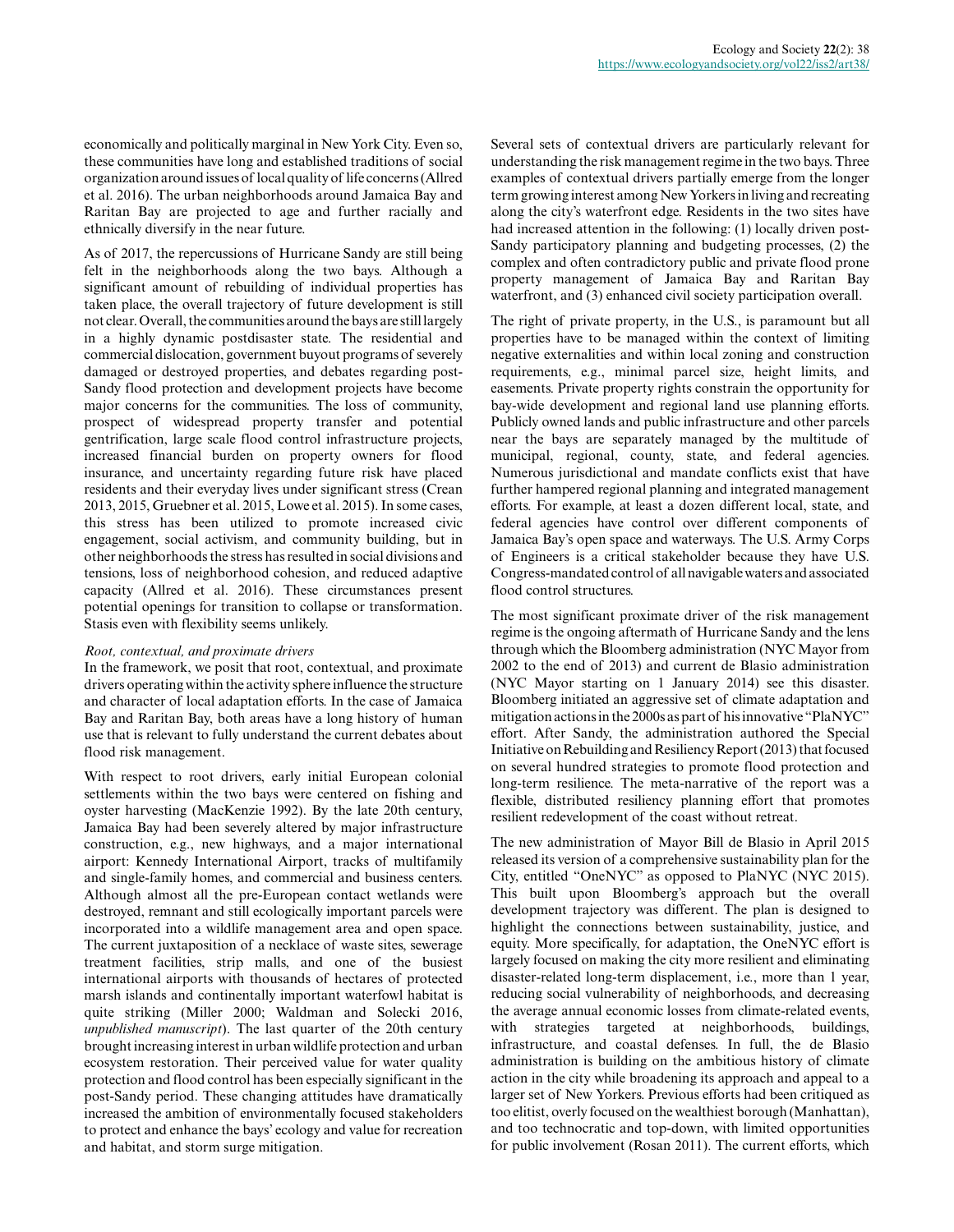attempt to combine a climate change agenda with equity and justice concerns, and openness to broader civic society engagement, could provide a foundation for more transformative climate action.

The lingering impacts of Hurricane Sandy and planned rebuilding have fostered groups of losers and winners. The largest group of disadvantaged individuals is those dislocated from their homes and unable to return. Other contestation is emerging over which properties should be classified within the 1% flood zone, i.e., areas that have 1% probability of being flooded in any year, and what kind of associated insurance burden do those property owners need to bear. The U.S. Federal Emergency Management Agency (FEMA) released a revised 1% flood map in 2013. The revision presented a wide expansion of the 1% flood zone, especially in the Jamaica Bay area, and placed thousands of structures not previously located in a high flood hazard zone in such a zone. The City of New York and other municipalities in the region have legally contested the revisions as too expansive. The resolution of this issue and many other similar high profile responses to Hurricane Sandy, e.g., whether or not to build a storm surge barrier at the mouth of Jamaica Bay, what should be done with the damaged homes and properties that the State of New York or the City of New York have bought out, will contribute to conditions for potential risk management regime change.

## *Adaptation activity sphere and transition activity space*

Physical limits, human needs limits, and the set of drivers provide the background conditions under which the risk management decision making takes place. The fusion and integration of these components takes place within the adaptation activity sphere (defined here as a social-ecological system space composed of seven elements: individuals, technology, livelihoods, discourse, behavior, environment, and institutions). It is the simultaneous interaction of these seven elements with positive or negative feedbacks and scalar-influenced, i.e., household, community, region, etc., connections that define the conditions for risk management and the direction of potential transition of the current regime to another regime. The speed of the connections (e.g., how fast or slow, continuous or discontinuous), direction (e.g., which connections dominate, and which way is the direction), and breadth (e.g., how much connectivity takes place, character of the connections) are critical descriptors of how the system is functioning and on which pathway it might be moving.

Within the communities along the Jamaica Bay and Raritan Bay, this understanding has significant implications for interpreting the behavior of residents and businesses that illustrate the underlying tensions between livelihoods, development, and risk management. Hundreds of homes in the Hurricane Sandy flooded areas of Staten Island have been bought by the State of New York and converted to open space. An implicit assumption seems to be emerging that these homes and parts of neighborhoods, such as Oakwood Beach, New Dorp Beach, and Midland Beach, should not have been initially developed (Tollefson 2013, Barone 2014, Jacob 2015). They were high-risk locations in a relatively remote part of New York City. Furthermore, the local topography is such that once these structures are razed much of the remaining nearshore zone given its high relief and higher elevation will be relatively safe from

future flooding, except in the event of a catastrophic hurricane (a strong category 3 storm or higher on the Saffir-Simpson scale) heretofore not historically observed in the region (Hurricane Sandy made landfall just after it technically lost hurricane wind speed status: < 75 mph; ~Category 1 Hurricane).

For coastal Staten Island neighborhoods, a period of contestation, introspection, and resignation occurred in the months following Hurricane Sandy. Individual homeowners struggled with their decisions about how to respond to the damage: rebuild, relocate, or seek a buyout (Solecki 2016). Neighbors argued amongst themselves, and communities were split apart (Binder et al. 2015, Binder and Greer 2016, Dietrich 2016). But, what has emerged now four years on is a de facto policy of retreat and, as is, represents a transition in the risk management regime for this area from an agenda of resistance to transformation. This is significant but why was it possible? The assessment of future flood risk was compelling, the level of scientific uncertainty was relatively low, the options for transformative adaptation were clear, and the resources were available to carry out the actions. Set within the risk management regime framework, the physical limits and human needs limits were significant and constraining, the drivers for change were powerful, and eventually the inertia to transition faded within the adaptation activity sphere and opportunities and benefits of regime change became more evident and powerful.

The case of Jamaica Bay is more complex. The region is intensely integrated into the urban fabric of the city; critical infrastructure line and crisscross the area, significant numbers of at-risk residents are present, and interest in the amenity and ecosystem resource value of Jamaica Bay and environs have increased dramatically in recent years. In addition, the topography of the Bay and its watershed is relatively flat with low elevation. Sea level rise and increased high precipitation events will significantly expand the number of residential and commercial properties and streets at risk to acute and chronic flooding. A process of retreat, like that emerging on the Raritan Bay shore, is much more difficult to initiate. The Bay is too materially and symbolically significant and retreat is socially, economically, and politically nonviable (Murphy 2015). Hurricane Sandy briefly pushed the issue of transformative adaptation on the Bay into a high profile position in the public and policy discourse but it is has steadily receded into the background as the years have passed. Using the transition framework, it is clear that physical limits and human needs limits as well as the drivers are powerful potential motives for shaping adaptation regimes. Even so, the structure and operation of elements within the adaptation activity sphere in the Jamaica Bay case has pressed back the likelihood of transition and has strengthened the current regime. The benefits and opportunities coming from maintaining the status quo have been well articulated and asserted with neighborhood and municipal agreement (NYC SIRR 2013, NYC Department of Planning 2016).

That said, the decision-making processes in the Jamaica Bay region about which risk management regime to pursue in the future and whether a transition is possible or likely is highly contested. Varying local and regional interest groups, including specific neighborhood groups, and local chapters of environmental NGO's, elected representatives, infrastructure agencies, continue to vie for their positions and the rhetorical and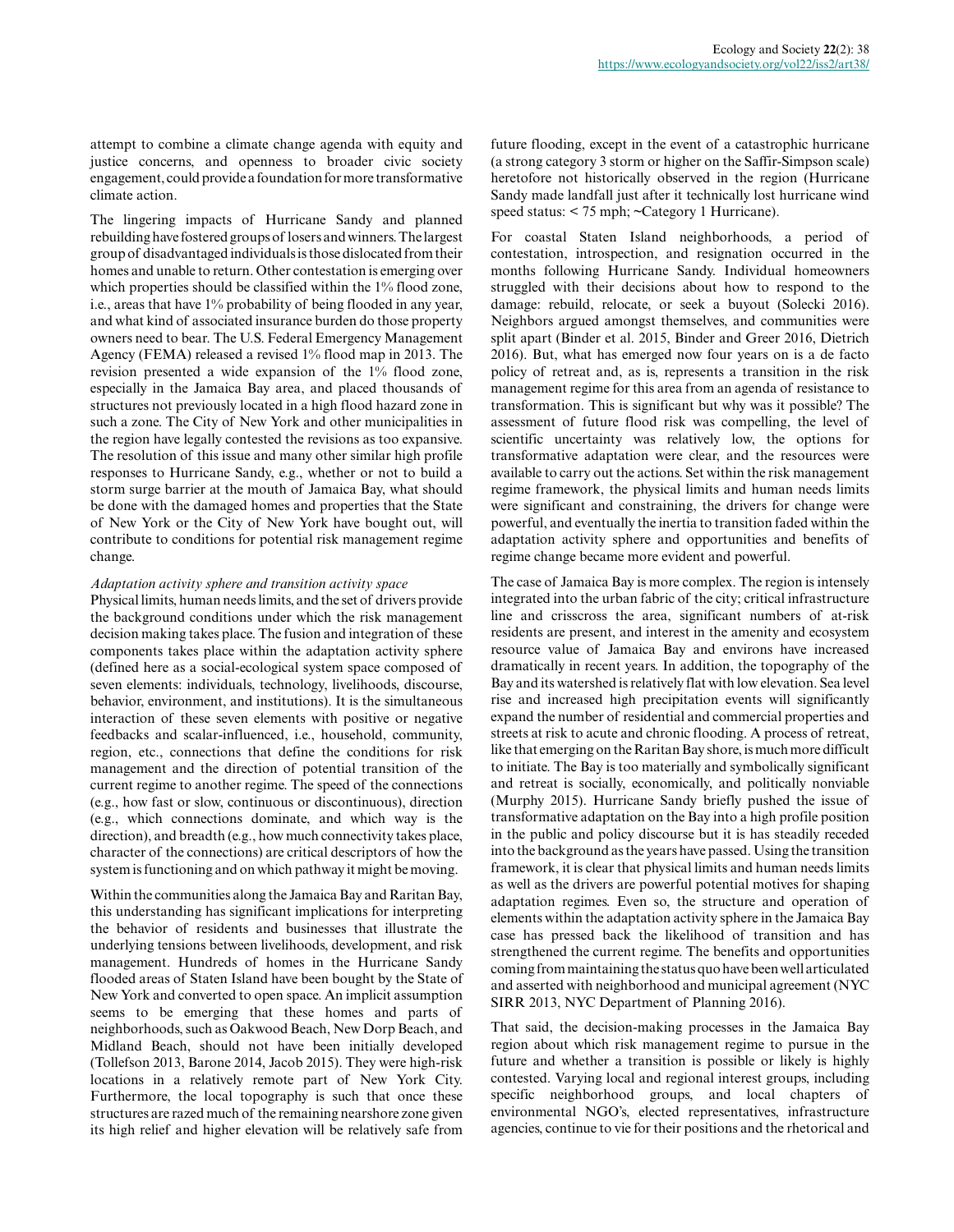policy high ground (Allred et al. 2016). A hybrid regime has emerged that emphasizes both resistance and resilience in the Bay's residences, businesses, and infrastructure. Storm surge barriers around critical infrastructure facilities are being constructed, the runways of Kennedy Airport have been raised, while at the same time the New York - New Jersey Port Authority, which manages the airport, recognizes that the airport might be closed a day or two more per year in the future because of increased flooding and the need to manage for increased flooding risk (McLaughlin et al. 2011, Port Authority 2015). The City of New York is actively working on new regulations to provide insurance rate benefits to those property owners who institute flood resilience measures. The properties flooded and damaged by Hurricane Sandy that the City is buying along the Bay (not the State of New York, as is the case on Raritan Bay) will not be turned into open space but are being held for future redevelopment. The assumption is that future building will be resilient to flood storm surge, but the question remains as to who will be the residents of this new development.

An analysis of risk management transition also highlights issues of social and environmental equity in current debates for resistance and resilience within Jamaica Bay. Who will benefit from these flood protection measures and who will be disadvantaged are key questions. Progressive social activists argue that low and moderate income residents will be closed out of their neighborhoods as rising insurance rates, relocation of government sponsored housing, and developers seeking high amenity sites for up-market residents take hold (Kensinger 2016, Robbins 2016). Environmentalists are concerned that new barriers and flood control structures will further degrade the fragile, remnant wetland ecology (Schuerman 2015). Each neighborhood is arguing that it needs to be protected from future flood and warily evaluates whether other neighborhoods are getting more attention than theirs. Just as Jamaica Bay is being drawn together by new regional planning efforts, it seems to be also further split apart as the demands of climate adaptation shift from planning to practice. The neighborhoods are stridently committed to sustained settlement even as an increase in chronic flooding already is present. The key issue remains as to whether more intense physical limits illustrated by heightened rates of sea level rise and an increased likelihood of catastrophic flooding will force these communities and their stakeholders to revisit these issues and the risk management regime of the Bay.

# **CONCLUSIONS**

The conceptual framework presented here attempts to provide an analytical lens to understand the factors associated with the development of different risk management regimes and the transitions between them. The framework is illustrated in a large urban coastal setting, but the approach attempts to be more widely applicable. The approach simultaneously requires an indepth empirical understanding of the conditions, modi operandi, and goals of current adaptation and the associated activity sphere, as well as the current and future biosphere and human needs and limits at each site. The framework aims to bridge urban adaptation and development perspectives, and allows to reconcile the normative vision spaces of both domains, which otherwise remain too often artificially separated in current risk management and adaptation debates, and their scientific analysis.

The trajectory or pathway of systems transitions is illustrative of shifting adaptation policy from a focus on defensiveness and stability-seeking to a narrative of opportunity and change. Given direction and impetus by external and internal pressures as well as historical momentum and friction with surrounding pathways, transitions arise from the connection of the past extreme events legacies, contemporary development visions, imagined urban and climate futures, and decision-making structures and actions. Transitions along adaptation pathways mean that trade-offs have to be negotiated. These trade-offs have different distributional (environmental, economic, equity) effects over space, scale, society, and time.

Deeply embedded in this approach is a set of justice questions, with political, social, and economic ramifications, regarding how ongoing and future risk management and coupled development regimes might be structured in response to the dynamic level of climate risk and assertions regarding use, occupancy, and habitation of at-risk coastal sites, just as those investigated here. Risk management regime transitions will involve debate and struggle, resulting in winners and losers. Fracture lines throughout the communities of Jamaica Bay already seem to be forming, pitting the vulnerable versus the resilient, the poor versus the wealthier, and nearshore residents versus more distant shore residents. The question of how the loss and damages of future climate change will be distributed and who will bear the costs are fundamental to tensions within these communities. The justice implications of these inequities are still emerging and contested. It is through the interplay of biophysical limits, human needs, and risk management regimes that understanding the differences among the various factions involved in the climate action debate within these sites can be realized.

 $\overline{\phantom{a}}$ 

<sup>[1]</sup> The paper is an output of a Belmont Forum funded project, Transformation and Resilience on Urban Coasts working in Kolkata, Lagos, London, and Tokyo as well as New York City. For additional empirical and methodological detail please consult the project website at <http://www.bel-truc.org/>

<sup>&</sup>lt;sup>[2]</sup> A more historical analysis would be complementary, and part of future work to further refine strategies for validating the framework.

<sup>[3]</sup> The same movement could be viewed differently by varying stakeholders, e.g., a shift to local empowerment could look like collapse to an existing centralized regime and as transformation locally.

<sup>[4]</sup> This key conceptual differentiation between protection, accommodation, and withdrawal (retreat) is used in the IPCC, Working Group II, AR5 (IPCC 2014).

<sup>[5]</sup> Because of space limitations we do not include discussion of the other cases. This information can be found in the following background paper Solecki et al. 2016*b* on the TRUC project website at <http://www.bel-truc.org/>

*Responses to this article can be read online at:* [http://www.ecologyandsociety.org/issues/responses.](http://www.ecologyandsociety.org/issues/responses.php/9102) [php/9102](http://www.ecologyandsociety.org/issues/responses.php/9102)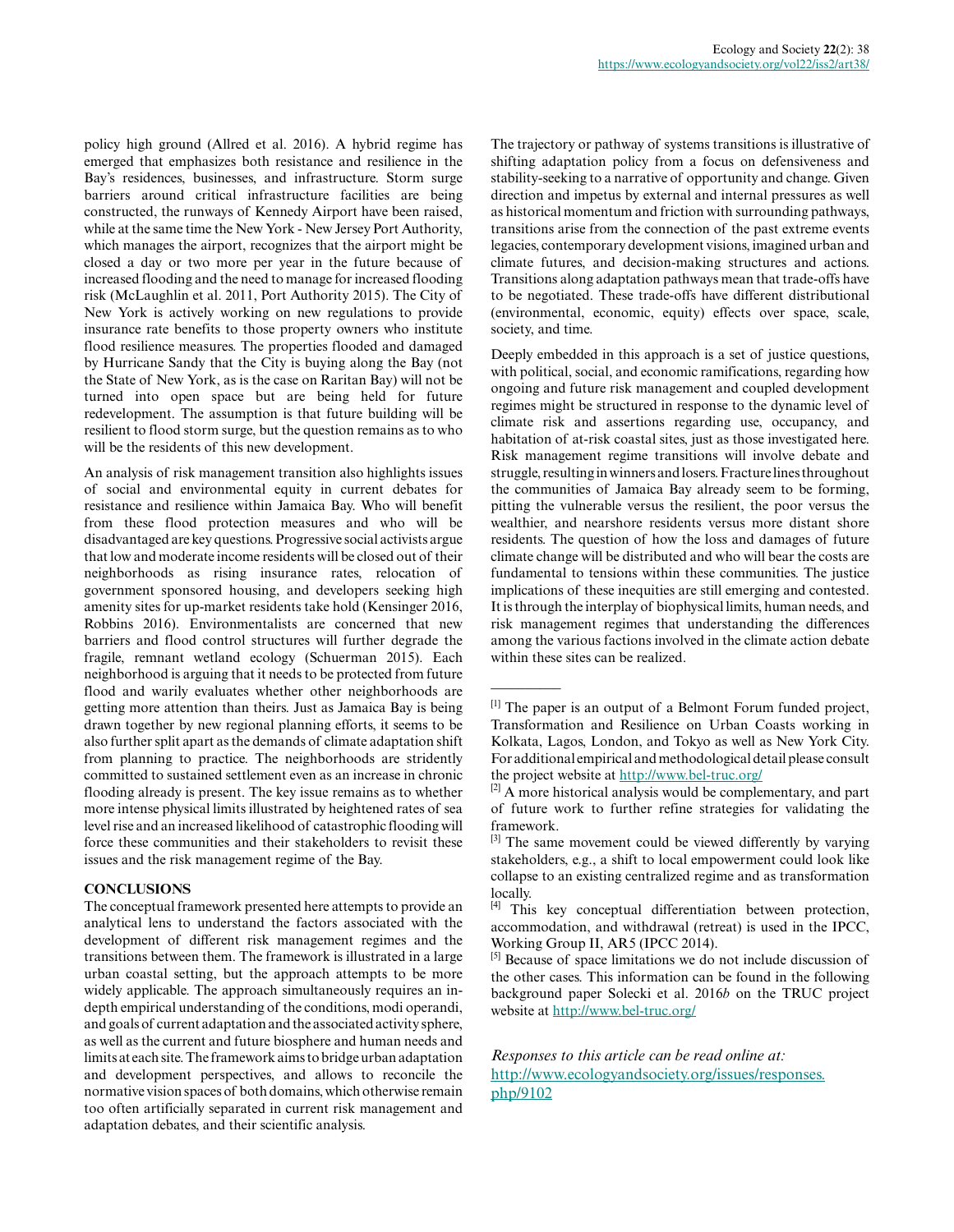## **Acknowledgments:**

*Funding for the project comes from the U.S. National Science Foundation G8MUREFU3FP-2201-075 via the Belmont Forum. Special thanks to Michael Dorsch and Erin Friedman, City University of New York, Graduate Center for research and editorial assistance.*

## **LITERATURE CITED**

Abramson, D., D. Van Alst, A. Merdjanoff, R. Piltch-Loeb, J. Beedasy, P. Findley, L. Peek, M. Mordy, S. Morose, K. Ocasio, Y. Soo Park, J. Sury, and J. Tobin-Gurley. 2015. *The Hurricane Sandy place report: evacuation decisions, housing issues and sense of community.* The Sandy Child and Family Health Study. Rutgers University School of Social Work, New York University College of Global Public Health, Columbia University National Center for Disaster Preparedness, Colorado State University Center for Disaster and Risk Analysis, Boulder, Colorado, USA. [online] URL:<https://hazdoc.colorado.edu/handle/10590/5781>

Adger, W. N., T. P. Hughes, C. Folke, S. R. Carpenter, and J. Rockström. 2005. Social-ecological resilience to coastal disasters. *Science* 309:1036-1039. [http://dx.doi.org/10.1126/science.1112122](http://dx.doi.org/10.1126%2Fscience.1112122) 

Allred, S., B. DuBois, K. Bunting-Howarth, K. Tidall, and W. D. Solecki. 2016. Social-ecological system transformation in Jamaica Bay. Pages 43-62 *in* E. W. Sanderson, W. D. Solecki, J. R. Waldman, and A. S. Parris, editors. *Prospects for resilience: insights from New York City's Jamaica Bay.* Island Press, Washington, D.C., USA.

Bahadur, A., and T. Tanner. 2014. Transformational resilience thinking: putting people, power and politics at the heart of urban climate resilience. *Environment & Urbanization* 26(1):200-214. [http://dx.doi.org/10.1177/0956247814522154](http://dx.doi.org/10.1177%2F0956247814522154)

Barone, V. 2014. Gov. Cuomo visits Staten Island to mark second anniversary of Hurricane Sandy. *Staten Island Advance,* 30 October. [online] URL: [http://www.silive.com/eastshore/index.](http://www.silive.com/eastshore/index.ssf/2014/10/govenor_andrew_cuomo_visits_oa.html) [ssf/2014/10/govenor\\_andrew\\_cuomo\\_visits\\_oa.html](http://www.silive.com/eastshore/index.ssf/2014/10/govenor_andrew_cuomo_visits_oa.html) 

Beilin, R., N. T. Richelt, B. J. King, A. Long, and S. Cam. 2013. Transition landscapes and social networks: examining on-ground community resilience and its implications for policy settings in multiscalar systems. *Ecology and Society* 18(2):30. [http://dx.doi.](http://dx.doi.org/10.5751%2Fes-05360-180230) [org/10.5751/es-05360-180230](http://dx.doi.org/10.5751%2Fes-05360-180230)

Bentley, R. A., E. J. Maddison, P. H. Ranner, J. Bissell, C. C. S. Caiado, P. Bhatanacharoen, T. Clark, M. Botha, F. Akinbami, M. Hollow, R. Michie, B. Huntley, S. E. Curtis, and P. Garnett. 2014. Social tipping points and Earth system dynamics. *Frontiers in Environmental Science* 2:35. [http://dx.doi.org/10.3389/](http://dx.doi.org/10.3389%2Ffenvs.2014.00035) [fenvs.2014.00035](http://dx.doi.org/10.3389%2Ffenvs.2014.00035)

Binder, C. R., J. Hinkel, P. W. G Bots, and C. Pahl-Wostl. 2013. Comparison of frameworks for analyzing social-ecological systems. *Ecology and Society* 18(4):26. [http://dx.doi.org/10.5751/](http://dx.doi.org/10.5751%2Fes-05551-180426) [es-05551-180426](http://dx.doi.org/10.5751%2Fes-05551-180426) 

Binder, S. B., C. K. Baker, and J. P. Barile. 2015. Rebuild or relocate? Resilience and postdisaster decision-making after Hurricane Sandy. *American Journal of Community Psychology* 56:180–196. [http://dx.doi.org/10.1007/s10464-015-9727-x](http://dx.doi.org/10.1007%2Fs10464-015-9727-x) 

Binder, S. B., and A. Greer. 2016. The devil is in the details: home buyout policy, practice, and experience after Hurricane Sandy. *Politics and Governance*. 4:97-106. [http://dx.doi.org/10.17645/](http://dx.doi.org/10.17645%2Fpag.v4i4.738) [pag.v4i4.738](http://dx.doi.org/10.17645%2Fpag.v4i4.738)

Brown, K., S. O'Neill, and C. Fabricius. 2013. Social science understandings of transformation. Pages 100-106 in *World social science report 2013: changing global environments.* International Social Science Council, UNESCO Publishing, Paris, France. [http://dx.doi.org/10.1787/9789264203419-13-en](http://dx.doi.org/10.1787%2F9789264203419-13-en) 

Cote, M., and A. J. Nightingale. 2012. Resilience thinking meets social theory: situating social change in socio-ecological systems (SES) research. *Progress in Human Geography* 36(4):475-489. [http://dx.doi.org/10.1177/0309132511425708](http://dx.doi.org/10.1177%2F0309132511425708)

Crean, S. 2013. Are the city's most storm-vulnerable communities being heard? *Gotham Gazette,* 21 October. [online] URL: [http://](http://www.gothamgazette.com/index.php/environment/4660-special-report-are-the-citys-most-vulnerable-communities-being-heard-) [www.gothamgazette.com/index.php/environment/4660-special-report](http://www.gothamgazette.com/index.php/environment/4660-special-report-are-the-citys-most-vulnerable-communities-being-heard-)[are-the-citys-most-vulnerable-communities-being-heard-](http://www.gothamgazette.com/index.php/environment/4660-special-report-are-the-citys-most-vulnerable-communities-being-heard-)

Crean, S. 2015. Resiliency spotlight: Staten Island, awaiting next storm, balances long-term planning, short-term needs. *Adapt NY,* 16 April. [online] URL: [http://www.adaptny.org/2015/04/16/](http://www.adaptny.org/2015/04/16/resiliency-spotlight-staten-island-awaiting-next-storm-balances-long-term-planning-short-term-needs/) [resiliency-spotlight-staten-island-awaiting-next-storm-balances-long](http://www.adaptny.org/2015/04/16/resiliency-spotlight-staten-island-awaiting-next-storm-balances-long-term-planning-short-term-needs/)[term-planning-short-term-needs/](http://www.adaptny.org/2015/04/16/resiliency-spotlight-staten-island-awaiting-next-storm-balances-long-term-planning-short-term-needs/)

Dietrich A. 2016. Sandy on Staten Island: culture, barriers to recovery, and the question of resilience. *Natural Hazards Observer* XL:5. [online] URL: [https://hazards.colorado.edu/article/sandy](https://hazards.colorado.edu/article/sandy-on-staten-island-culture-barriers-to-recovery-and-the-question-of-resilience)[on-staten-island-culture-barriers-to-recovery-and-the-question-of](https://hazards.colorado.edu/article/sandy-on-staten-island-culture-barriers-to-recovery-and-the-question-of-resilience)[resilience](https://hazards.colorado.edu/article/sandy-on-staten-island-culture-barriers-to-recovery-and-the-question-of-resilience) 

Douglas, P. M. J., M. Pagani, M. A. Canuto, M. Brenner, D. A. Hodell, T. I. Eglinton, and J. H. Curtis. 2015. Drought, agricultural adaptation, and sociopolitical collapse in the Maya Lowlands. *Proceedings of the National Academy of Sciences* 112 (18):5607-5612. [http://dx.doi.org/10.1073/pnas.1419133112](http://dx.doi.org/10.1073%2Fpnas.1419133112)

Ernstson, H., S. E. van der Leeuw, C. L. Redman, D. J. Meffert, G. Davis, C. Alfsen, and T. Elmqvist. 2010. Urban transitions: on urban resilience and human-dominated ecosystems. *Ambio* 39 (8):531-545. [http://dx.doi.org/10.1007/s13280-010-0081-9](http://dx.doi.org/10.1007%2Fs13280-010-0081-9) 

Ferguson, B. C., R. R. Brown, and A. Deletic. 2013. Diagnosing transformative change in urban water systems: theories and frameworks. *Global Environmental Change* 23(1):264-280. [http://](http://dx.doi.org/10.1016%2Fj.gloenvcha.2012.07.008) [dx.doi.org/10.1016/j.gloenvcha.2012.07.008](http://dx.doi.org/10.1016%2Fj.gloenvcha.2012.07.008) 

Folke, C., S. R. Carpenter, B. H. Walker, M. Scheffer, T. Chapin, and J. Rockstrom. 2010. Resilience thinking: integrating resilience, adaptability and transformability. *Ecology and Society* 15(4):20. [http://dx.doi.org/10.5751/es-03610-150420](http://dx.doi.org/10.5751%2Fes-03610-150420) 

Garschagen, M. 2013. Resilience and organisational institutionalism from a cross-cultural perspective: an exploration based on urban climate change adaptation in Vietnam. *Natural Hazards* 67 (1):25-46. [http://dx.doi.org/10.1007/s11069-011-9753-4](http://dx.doi.org/10.1007%2Fs11069-011-9753-4) 

Garschagen, M., and P. Romero-Lankao. 2015. Exploring the relationships between urbanization trends and climate change vulnerability. *Climatic Change* 133(1):37-52. [http://dx.doi.](http://dx.doi.org/10.1007%2Fs10584-013-0812-6) [org/10.1007/s10584-013-0812-6](http://dx.doi.org/10.1007%2Fs10584-013-0812-6)

Geels, F. W., and J. Schot. 2007. Typology of sociotechnical transition pathways. *Research Policy* 36:399-417 [http://dx.doi.](http://dx.doi.org/10.1016%2Fj.respol.2007.01.003) [org/10.1016/j.respol.2007.01.003](http://dx.doi.org/10.1016%2Fj.respol.2007.01.003)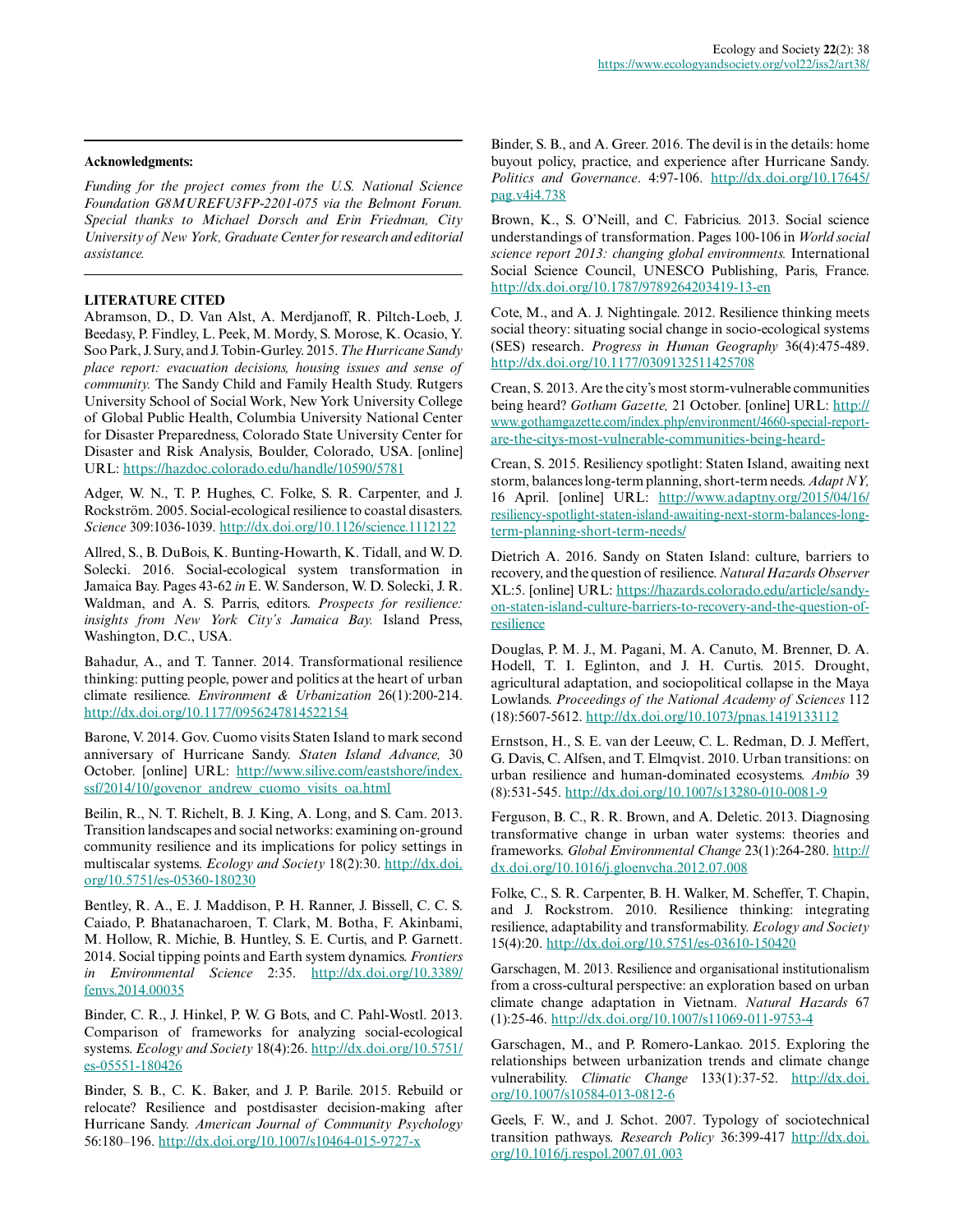Giddens, A. 1984. *The constitution of society: outline of the theory of structuration*. University of California Press, Berkeley, California, USA.

Gruebner, O., S. R. Lowe, L. Sampson, and S. Galea. 2015. The geography of post-disaster mental health: spatial patterning of psychological vulnerability and resilience factors in New York City after Hurricane Sandy. *International Journal of Health Geographics* 14(16). [http://dx.doi.org/10.1186/s12942-015-0008-6](http://dx.doi.org/10.1186%2Fs12942-015-0008-6) 

Handmer, J. W., and S. R. Dovers. 1996. A typology of resilience: rethinking institutions for sustainable development. *Organization and Environment* 9(4):482-511. [http://dx.doi.org/10.1177/108602](http://dx.doi.org/10.1177%2F108602669600900403) [669600900403](http://dx.doi.org/10.1177%2F108602669600900403)

Harvey, D. 2010. *The enigma of capital: and the crises of capitalism*. Oxford University Press, Oxford, UK.

Hodbod, J., and W. N. Adger. 2014. Integrating social-ecological dynamics and resilience into energy systems research. *Energy Research & Social Science* 1:226-231. [http://dx.doi.org/10.1016/j.](http://dx.doi.org/10.1016%2Fj.erss.2014.03.001) [erss.2014.03.001](http://dx.doi.org/10.1016%2Fj.erss.2014.03.001) 

Holling, C. S. 1973. Resilience and stability of ecological systems. *Annual Review of Ecology and Systematics* 4:1-23. [http://dx.doi.](http://dx.doi.org/10.1146%2Fannurev.es.04.110173.000245) [org/10.1146/annurev.es.04.110173.000245](http://dx.doi.org/10.1146%2Fannurev.es.04.110173.000245) 

Holling, C. S., L. H. Gunderson, and G. D. Peterson. 2002. Sustainability and panarchies. Pages 63-102 *in* L. H. Gunderson, and C. S. Holling, editors. *Panarchy: understanding transformations in human and natural systems*. Island, Washington, D.C., USA.

Hordijk, M., L. M. Sara, and C. Sutherland. 2014. Resilience, transition or transformation? A comparative analysis of changing water governance systems in four southern cities. *Environment & Urbanization* 26(1):130-146. [http://dx.doi.org/10.1177/0956247813519044](http://dx.doi.org/10.1177%2F0956247813519044)

Intergovernmental Panel on Climate Change (IPCC). 2014. *Climate change 2014: impacts, adaptation, and vulnerability. Part A: Global and Sectoral Aspects. Contribution of Working Group II to the Fifth Assessment Report of the Intergovernmental Panel on Climate Change.* C. B. Field, V. R. Barros, D. J. Dokken, K. J. Mach, M. D. Mastrandrea, T. E. Biliar, M. Chatterjee, K. L. Ebi, Y. O. Estrada, R. C. Genova, B. Girma, E. S. Kissel, A. N. Levy, S. MacCracken, P. R. Mastrandrea, and L. L. White, editors. Cambridge University Press, Cambridge, UK.

Jacob, K. H. 2015. Sea level rise, storm risk, denial, and the future of coastal cities. *Bulletin of the Atomic Scientists* 71(5):40-50. [http://dx.doi.org/10.1177/0096340215599777](http://dx.doi.org/10.1177%2F0096340215599777)

Kensinger, N. 2016. Development threatens the future of a Far Rockaway waterway. *Curbed,* 11 August. [online] URL: [http://ny.](http://ny.curbed.com/2016/8/11/12425222/bridge-creek-far-rockaways-nyc) [curbed.com/2016/8/11/12425222/bridge-creek-far-rockaways-nyc](http://ny.curbed.com/2016/8/11/12425222/bridge-creek-far-rockaways-nyc) 

Lin, B. B., and B. Petersen. 2013. Resilience, regime shifts, and guided transition under climate change: examining the practical difficulties of managing continually changing systems. *Ecology and Society* 18(1):28. [http://dx.doi.org/10.5751/es-05128-180128](http://dx.doi.org/10.5751%2Fes-05128-180128) 

Logan, J. R., and H. L. Molotch. 1987. *Urban fortunes: the political economy of space*. University of California Press, Berkeley, California, USA.

Lowe, S. R., L. Sampson, O. Gruebner, and S. Galea. 2015. Psychological resilience after Hurricane Sandy: the influence of individual-and community-level factors on mental health after a large-scale natural disaster. *PLoS ONE* 10(5):e0125761. [http://](http://dx.doi.org/10.1371%2Fjournal.pone.0125761) [dx.doi.org/10.1371/journal.pone.0125761](http://dx.doi.org/10.1371%2Fjournal.pone.0125761)

MacKenzie, C. L. Jr. 1992. *The fisheries of Raritan Bay.* Rutgers University Press, New Brunswick, New Jersey, USA.

Marin, A., S. Gelcich, and J. C. Castilla. 2014. Ecosystem services and abrupt transformations in a coastal wetland social-ecological system: Tubul-Raqui after the 2010 earthquake in Chile. *Ecology and Society* 19(1):22. [http://dx.doi.org/10.5751/ES-05633-190122](http://dx.doi.org/10.5751%2FES-05633-190122) 

Markard, J., R. Raven, and B. Truffer. 2012. Sustainability transitions: an emerging field of research and its prospects. *Research Policy* 41:955-967. [http://dx.doi.org/10.1016/j.respol.2012.02.013](http://dx.doi.org/10.1016%2Fj.respol.2012.02.013)

Marshall, N. A., S. E. Park, W. N. Adger, K. Brown, and S. M. Howden. 2012. Transformational capacity and the influence of place and identity. *Environmental Research Letters* 7(3):1-9. [http://](http://dx.doi.org/10.1088%2F1748-9326%2F7%2F3%2F034022) [dx.doi.org/10.1088/1748-9326/7/3/034022](http://dx.doi.org/10.1088%2F1748-9326%2F7%2F3%2F034022)

May, P. J., and A. E. Jochim. 2013. Policy regime perspectives: policies, politics, and governing. *Policy Studies Journal* 41 (3):426-452. <http://dx.doi.org/10.1111/psj.12024>

McApline, C. A., L. M. Seabrook, J. G. Ryan, B. J. Feeney, W. J. Ripple, A. E. Ehrlich, and P. R. Elrlich. 2015. Transformational change: creating a safe operating space for humanity. *Ecology and Society* 20(1):56. [http://dx.doi.org/10.5751/ES-07181-200156](http://dx.doi.org/10.5751%2FES-07181-200156)

McLaughlin, B. J., S. D. Murrell, and S. DesRoches. 2011. Anticipating climate change. *Civil Engineering* 81(4):50-55. [http://](http://dx.doi.org/10.1061%2Fciegag.0000348) [dx.doi.org/10.1061/ciegag.0000348](http://dx.doi.org/10.1061%2Fciegag.0000348)

Miller, B. 2000. *Fat of the land: garbage of New York, the last two hundred years*. Basic Books, New York, New York, USA.

Mossberger, K., and G. Stoker. 2001. The evolution of urban regime theory: the challenge of conceptualization. *Urban Affairs Review* 36(6):810–835. [http://dx.doi.org/10.1177/10780870122185109](http://dx.doi.org/10.1177%2F10780870122185109) 

Murphy, J. 2015. 3 Years after Sandy, is New York prepared for the next great storm? *The Nation,* 14 October. [online] URL: [https://www.thenation.com/article/3-years-after-hurricane-sandy](https://www.thenation.com/article/3-years-after-hurricane-sandy-is-new-york-prepared-for-the-next-great-storm/)[is-new-york-prepared-for-the-next-great-storm/](https://www.thenation.com/article/3-years-after-hurricane-sandy-is-new-york-prepared-for-the-next-great-storm/) 

New York City, Department of City Planning. 2016. *Resilient neighborhoods: Old Howard Beach, Hamilton Beach and Broad Channel*. Department of City Planning, New York, New York, USA. [online] URL: [http://www1.nyc.gov/site/planning/plans/](http://www1.nyc.gov/site/planning/plans/resilient-neighborhoods/old-howard-beach-hamilton-beach-broad-channel.page) [resilient-neighborhoods/old-howard-beach-hamilton-beach-broad](http://www1.nyc.gov/site/planning/plans/resilient-neighborhoods/old-howard-beach-hamilton-beach-broad-channel.page)[channel.page](http://www1.nyc.gov/site/planning/plans/resilient-neighborhoods/old-howard-beach-hamilton-beach-broad-channel.page) 

New York City, Office of the Mayor. 2015. *One New York: the plan for a strong and just city.* Office of the Mayor, New York, New York, USA. [online] URL: [http://www.nyc.gov/html/](http://www.nyc.gov/html/onenyc/downloads/pdf/publications/OneNYC.pdf) [onenyc/downloads/pdf/publications/OneNYC.pdf](http://www.nyc.gov/html/onenyc/downloads/pdf/publications/OneNYC.pdf)

New York City, Special Initiative for Rebuilding and Resiliency (NYC SIRR). 2013. *A stronger more resilient New York: special initiative on rebuilding and resiliency.* SIRR, New York, New York, USA. [online] URL: [http://s-media.nyc.gov/agencies/sirr/](http://s-media.nyc.gov/agencies/sirr/SIRR_singles_Lo_res.pdf) [SIRR\\_singles\\_Lo\\_res.pdf](http://s-media.nyc.gov/agencies/sirr/SIRR_singles_Lo_res.pdf)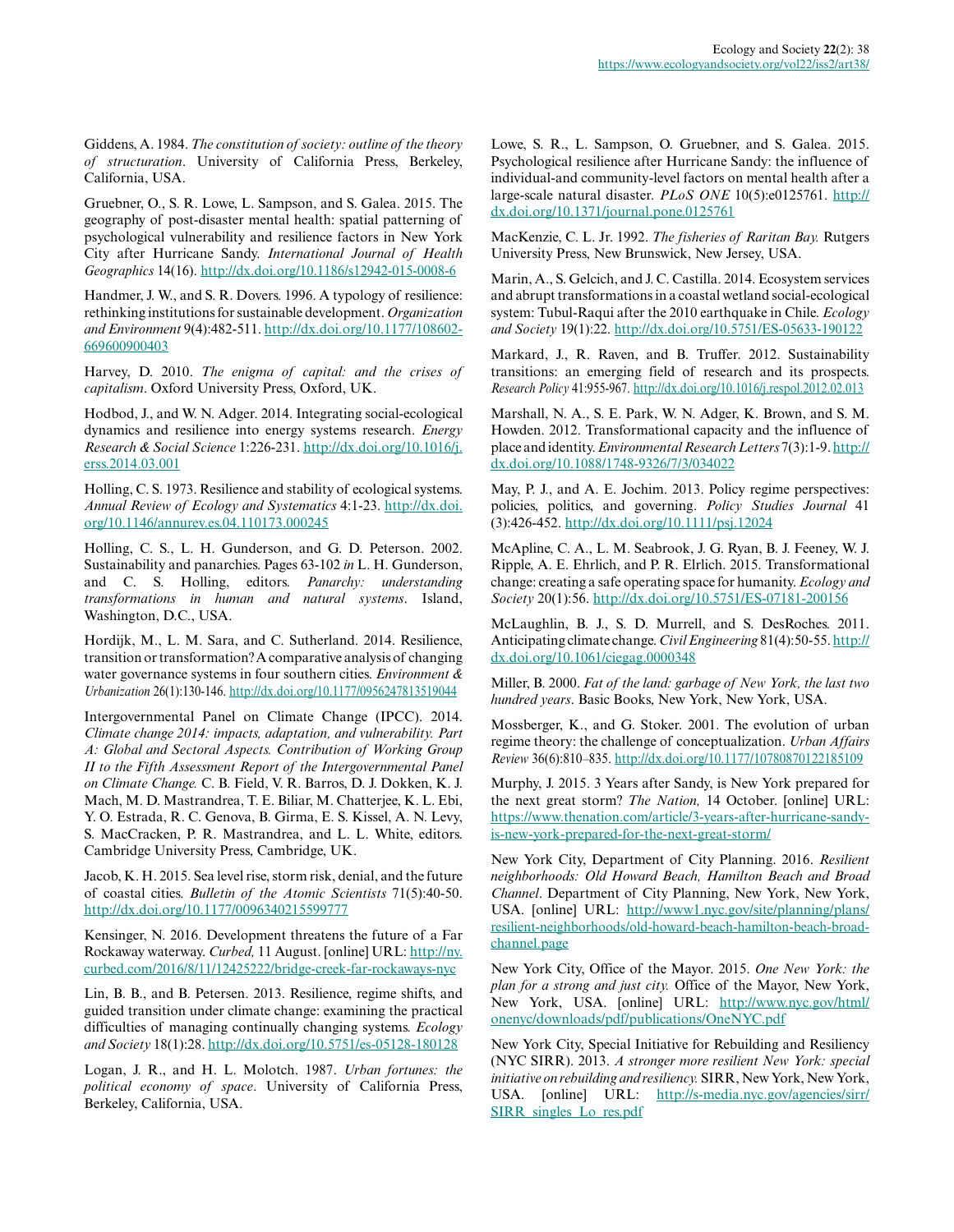Norgaard, R. 1994. *Development betrayed: the end of progress and a coevolutionary revisioning of the future*. Routledge, London, UK.

O'Brien, K. 2012. Global environmental change II: from adaptation to deliberate transformation. *Progress in Human Geography* 36(5):667-676. [http://dx.doi.org/10.1177/0309132511425767](http://dx.doi.org/10.1177%2F0309132511425767) 

Olsson, P., V. Galaz, and W. J. Boonstra. 2014. Sustainability transformations: a resilience perspective. *Ecology and Society* 19 (4):1. [http://dx.doi.org/10.5751/es-06799-190401](http://dx.doi.org/10.5751%2Fes-06799-190401)

Pahl-Wostl, C. 2007. Transitions towards adaptive management of water facing climate and global change. *Water Resource Management* 21(1):49-62. [http://dx.doi.org/10.1007/s11269-006-9040-4](http://dx.doi.org/10.1007%2Fs11269-006-9040-4) 

Pelling, M. 2003. *The vulnerability of cities: social resilience and natural disaster*. Earthscan, London, UK.

Pelling, M. 2011. *Adaptation to climate change: from resilience to transformation.* Routledge, New York, New York, USA.

Pelling, M., and S. Blackburn, editors. 2013. *Megacities and the coast: risk, resilience and transformation.* Routledge, New York, New York, USA.

Pelling, M., and D. Manuel-Navarrete. 2011. From resilience to transformation: the adaptive cycle in two Mexican urban centers. *Ecology and Society* 16(2):11. [http://dx.doi.org/10.5751/](http://dx.doi.org/10.5751%2Fes-04038-160211) [es-04038-160211](http://dx.doi.org/10.5751%2Fes-04038-160211) 

Pelling, M., D. Manuel-Navarrete, and M. Redclift, editors. 2012. *Climate change and the crisis of capitalism: a chance to reclaim self, society and nature.* Routledge, New York, New York, USA.

Pelling, M., K. O'Brien, and D. Matyas. 2015. Adaptation and transformation. *Climatic Change* 33(1):113-127. [http://dx.doi.](http://dx.doi.org/10.1007%2Fs10584-014-1303-0) [org/10.1007/s10584-014-1303-0](http://dx.doi.org/10.1007%2Fs10584-014-1303-0)

Polechová, J., and N. H. Barton. 2015. Limits to adaptation along environmental gradients. *Proceedings of the National Academy of Sciences* 112(20):6401-6406. [http://dx.doi.org/10.1073/pnas.1421515112](http://dx.doi.org/10.1073%2Fpnas.1421515112)

Port Authority of New York and New Jersey, Engineering Department. 2015. *Design guidelines, climate resilience.* Port Authority of New York and New Jersey, New York, New York, USA. [online] URL: [https://www.panynj.gov/business-opportunities/](https://www.panynj.gov/business-opportunities/pdf/discipline-guidelines/climate-resilience.pdf) [pdf/discipline-guidelines/climate-resilience.pdf](https://www.panynj.gov/business-opportunities/pdf/discipline-guidelines/climate-resilience.pdf)

Ramasubramanian, L., M. Menser, E. Reiser, L. Feder, R. Forrester, R. Leichenko, S. Allred, G. Ferenz, M. Brezin, J. Bolstad, W. Meyer, and K. Tidball. 2016. Strategies for community resilience practice for the Jamaica Bay Watershed. Pages 241-252 *in* E. W. Sanderson, W. D. Solecki, J. R. Waldman, and A. S. Parris, editors. *Prospects for resilience: insights from New York City's Jamaica Bay*. Island Press, Washington, D.C., USA.

Robbins, C. 2016. Gentrified aquarium: De Blasio's streetcar and the tale of two waterfronts. *Village Voice,* 13 September. [online] URL: [http://www.villagevoice.com/news/gentrified-aquarium](http://www.villagevoice.com/news/gentrified-aquarium-de-blasios-streetcar-and-the-tale-of-two-waterfronts-9100323)[de-blasios-streetcar-and-the-tale-of-two-waterfronts-9100323](http://www.villagevoice.com/news/gentrified-aquarium-de-blasios-streetcar-and-the-tale-of-two-waterfronts-9100323) 

Rocha, J. C., G. D. Peterson, and R. Biggs. 2015. Regime shifts in the Anthropocene: drivers, risks, and resilience. *PLoS ONE* 10 (8):e0134639. [http://dx.doi.org/10.1371/journal.pone.0134639](http://dx.doi.org/10.1371%2Fjournal.pone.0134639) 

Rosan C. D. 2011. Can PlaNYC make New York City "greener and greater" for everyone?: sustainability planning and the promise of environmental justice. *Local Environment* 17 (9):959-976. [http://dx.doi.org/10.1080/13549839.2011.627322](http://dx.doi.org/10.1080%2F13549839.2011.627322) 

Rosenzweig, C., and W. Solecki, editors. 2015. *Building the knowledge base for climate resiliency: New York City panel on climate change 2015 report.* New York Academy of Sciences, New York, New York, USA.

Rotberg, R. I. 2011. *Failed states, collapsed states, and weak states: causes and indicators.* Wilson Center, Washington, D.C., USA. [online] URL: [https://www.wilsoncenter.org/publication/failed](https://www.wilsoncenter.org/publication/failed-states-collapsed-states-and-weak-states-causes-and-indicators)[states-collapsed-states-and-weak-states-causes-and-indicators](https://www.wilsoncenter.org/publication/failed-states-collapsed-states-and-weak-states-causes-and-indicators) 

Sage, D., P. Fussey, and A. Dainty. 2015. Securing and scaling resilient futures: neoliberalization, infrastructure, and topologies of power. *Environment and Planning D: Society and Space* 33:494-511. [http://dx.doi.org/10.1068/d14154p](http://dx.doi.org/10.1068%2Fd14154p) 

Sanderson, E., W. Solecki, J. Waldman, and A. Parris, editors. 2016. *Prospects for resilience: insights from New York City's Jamaica Bay.* Island Press, Washington, D.C., USA.

Scheffer, M. 2009. *Critical transitions in nature and society*. Princeton University Press, Princeton, New Jersey, USA.

Scheffer, M., S. R. Carpenter, T. M. Lenton, J. Bascompte, W. Brock, V. Dakos, J. Van De Koppel, I. A. van de Leemput, S. A. Levin, E. H. van Nes, M. Pascual, and J. Vandermeer. 2012. Anticipating critical transitions. *Science* 338(6105):344-348. [http://dx.doi.org/10.1126/science.1225244](http://dx.doi.org/10.1126%2Fscience.1225244)

Schlüter, M., and E. Herrfahrdt-Pähle. 2011. Exploring resilience and transformability of a river basin in the face of socioeconomic and ecological crisis: an example from Amudarya River Basin, Central Asia. *Ecology and Society* 16(1):32. [http://dx.doi.](http://dx.doi.org/10.5751%2Fes-03910-160132) [org/10.5751/es-03910-160132](http://dx.doi.org/10.5751%2Fes-03910-160132)

Schuerman, M. 2015. Inside or outside? Two ways to protect Jamaica Bay. *WNYC News,* 19 March. [online] URL: [http://www.](http://www.wnyc.org/story/inside-outside-two-ways-protect-jamaica-bay/) [wnyc.org/story/inside-outside-two-ways-protect-jamaica-bay/](http://www.wnyc.org/story/inside-outside-two-ways-protect-jamaica-bay/)

Smith, A., and A. Stirling. 2010. The politics of social-ecological resilience and sustainable socio-technical transitions. *Ecology and Society* 15(1):11. [http://dx.doi.org/10.5751/es-03218-150111](http://dx.doi.org/10.5751%2Fes-03218-150111) 

Solecki, W. 2016. Risk management policy transitions and transformational adaptation in social ecological systems. Abstract. Presented at the *American Association of Geographers Annual Meeting,* Chicago, Illinois.

Solecki, W., H. Link, and M. Garschagen. 2016*a.* Risk management and adaptation transitions in New York City. *Journal of Extreme Events* 03(03). [http://dx.doi.org/10.1142/](http://dx.doi.org/10.1142%2Fs2345737616500202) [s2345737616500202](http://dx.doi.org/10.1142%2Fs2345737616500202)

Solecki, W., C. Rosenzweig, S. Hammer, and S. Mehrotra. 2013. The urbanization of climate change: responding to a new global challenge. Page 197-220 *in* E. D. Sclar, N. Volavka-Close, and P. Brown, editors. *The urban transformation: health, shelter and climate change.* Earthscan, London, UK.

Solecki, W., C. Rosenzweig, S. Solecki, L. Patrick, R. Horton, and M. Dorsch. 2016*b.* New York, USA. Pages 169-184 *in* S. Bartlett